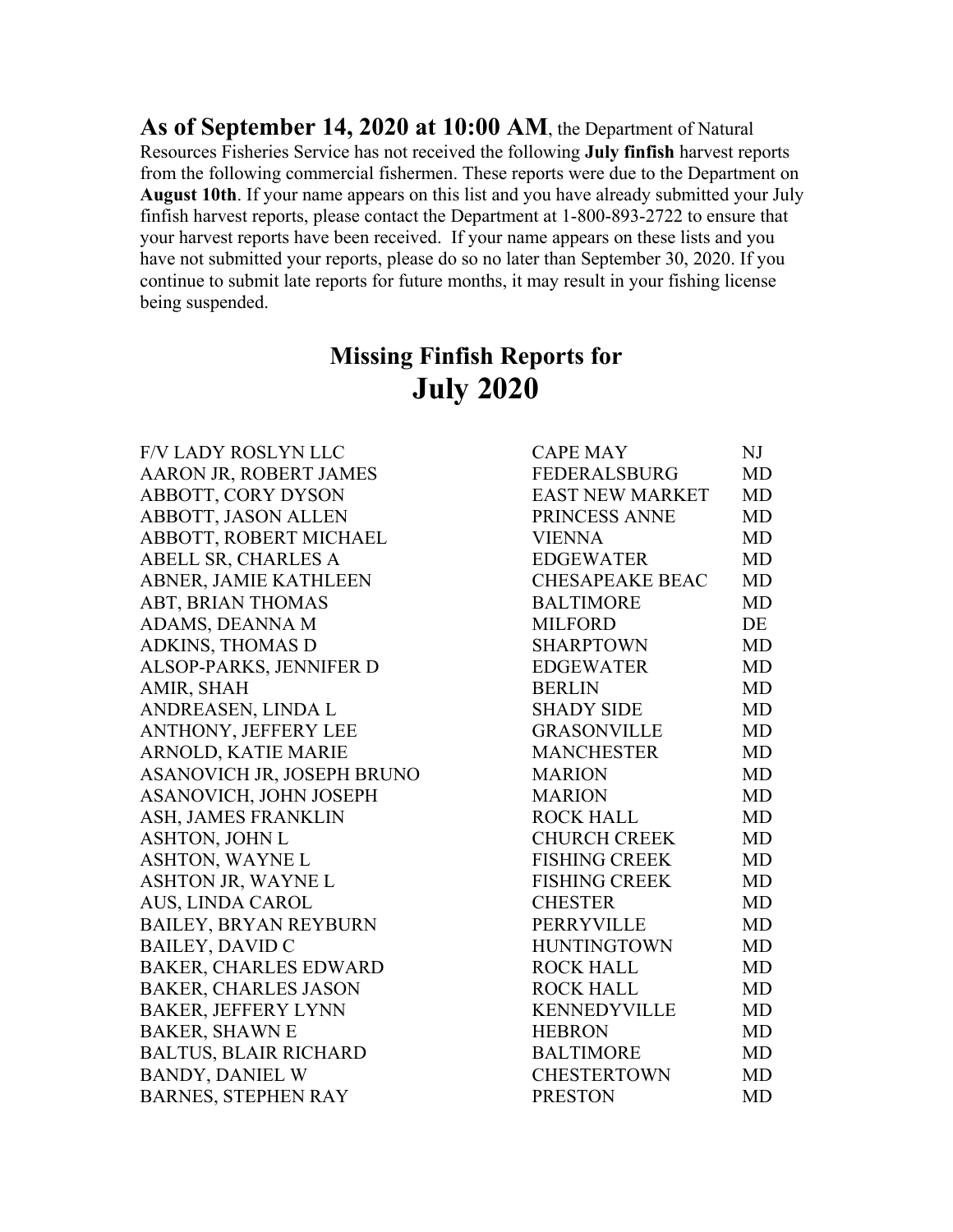| <b>BARNES, KEVIN EDWARD</b>           | <b>DELMAR</b>          | MD        |
|---------------------------------------|------------------------|-----------|
| <b>BARNES, HEIDI HADDAWAY</b>         | <b>PRESTON</b>         | MD        |
| <b>BARNES, BARBARA ANN</b>            | CAMBRIDGE              | MD        |
| <b>BARNHART, JAMES WILLIAM</b>        | <b>ST.MICHAELS</b>     | MD        |
| <b>BARNHART, CRAIG LEE</b>            | <b>CORDOVA</b>         | MD        |
| <b>BARRETT, ROBERT DONALD</b>         | <b>MCDANIEL</b>        | MD        |
| <b>BASEL SR, RAYMOND PAUL</b>         | <b>BOZMAN</b>          | MD        |
| <b>BATES, SCOTT A</b>                 | <b>DEALE</b>           | MD        |
| <b>BATTISTA, ANTHONY JOHN</b>         | <b>OCEAN CITY</b>      | MD        |
| <b>BAXTER SR, JAMES F</b>             | <b>STEVENSVILLE</b>    | MD        |
| <b>BAXTER, RYAN D</b>                 | <b>QUEEN ANNE</b>      | MD        |
| <b>BEAN, ROBERT WAYNE</b>             | <b>MARDELA SPRINGS</b> | MD        |
| <b>BEAN, HEATHER LYNN</b>             | LEONARDTOWN            | MD        |
| <b>BECK, JOHN DAVID</b>               | <b>STEVENSVILLE</b>    | MD        |
| <b>BECK, WILLIAM ALBERT</b>           | <b>ROCK HALL</b>       | MD        |
| BELT, BRENDA LATOSHIA                 | <b>GRASONVILLE</b>     | MD        |
| BENNETT, BRODY RYAN                   | <b>HENDERSON</b>       | MD        |
| <b>BENNETT II, LAWRENCE E</b>         | <b>CAMBRIDGE</b>       | MD        |
| BENNETT, COURTNEY MEGAN               | <b>CAMBRIDGE</b>       | MD        |
| BENNETT, MEREDITH LYNN                | <b>CAMBRIDGE</b>       | MD        |
| BENSON, KHRISTIAN EDMOND FRANCIS      | <b>STEVENSVILLE</b>    | MD        |
| BENTON III, WILLIAM EDGAR             | <b>CENTREVILLE</b>     | MD        |
| <b>BENTON, ANDREW A</b>               | <b>WENONA</b>          | MD        |
| BENTON, ARTHUR NORMAN                 | <b>CHANCE</b>          | MD        |
| <b>BENTON, DANIEL L</b>               | <b>DEAL ISLAND</b>     | MD        |
| <b>BERGEY III, JAMES RYAN</b>         | <b>BERLIN</b>          | MD        |
| BETTS SR, WILLIAM DAVID               | SALISBURY              | MD        |
| <b>BETTS, MARK CHRISTOPHER</b>        | <b>RHODESDALE</b>      | MD        |
| <b>BILZ, SUSAN MARY</b>               | <b>ESSEX</b>           | MD        |
| <b>BIRCH, STEDMAN MILTON</b>          | <b>BERLIN</b>          | MD        |
| <b>BISCHOFF JACKSON, KRISTIN ERIN</b> | <b>NEWARK</b>          | MD        |
| <b>BISSELL III, WILLIAM HENRY</b>     | <b>MIDDLE RIVER</b>    | <b>MD</b> |
| <b>BLACK JR, EDWIN JAMES</b>          | <b>CHESTERTOWN</b>     | MD        |
| <b>BLACK, JAMES AUSTIN</b>            | <b>CHESTERTOWN</b>     | MD        |
| <b>BLACKISTONE SR, CHARLES LEROY</b>  | <b>ABELL</b>           | MD        |
| <b>BLACKWELL, WANDA LEE</b>           | LEONARDTOWN            | MD        |
| <b>BLACKWELL, GERYL EDWIN</b>         | <b>WALDORF</b>         | MD        |
| <b>BLADES, BERT PATRICK</b>           | <b>BOZMAN</b>          | MD        |
| BOBITKA, NATHAN RYAN                  | <b>TRAPPE</b>          | MD        |
| <b>BOLTON, JESSE C</b>                | <b>DUNKIRK</b>         | MD        |
| <b>BOOTHE JR, THOMAS JOSEPH</b>       | VALLEY LEE             | MD        |
| BOSWELL JR, JOSEPH J                  | <b>INDIAN HEAD</b>     | MD        |
| <b>BOWEN, RYAN F</b>                  | <b>SAINT LEONARD</b>   | MD        |
| <b>BOWEN, GEORGE F</b>                | <b>LUSBY</b>           | MD        |
| <b>BOWERS, HARVEY THOMAS</b>          | <b>CHESTERTOWN</b>     | MD        |
| <b>BOWES SR, GEORGE M</b>             | PINEY POINT            | MD        |
|                                       |                        |           |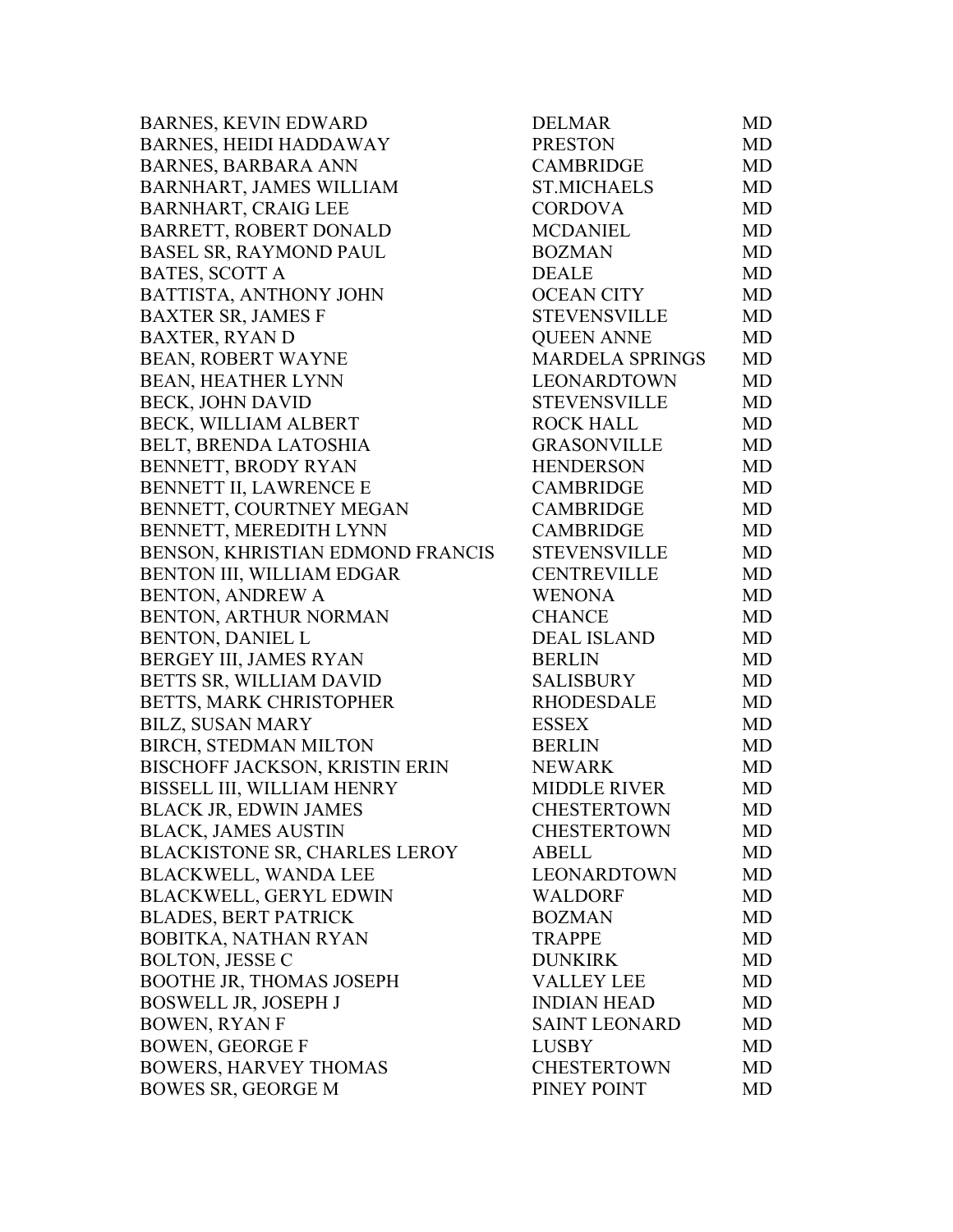BOWES JR, GEORGE M BOWLES, GEORGE A BOYCE, HERON GEORGE T BOYD, KEYONIA MARCHELE BOZMAN SR, EVERETT LEE BOZMAN, MICHAEL DOUGLAS BRADBURN JR, ROBERT MELVIN BRADLEY, KYLE JAMES BRADSHAW, CHAD ANTHONY BRADSHAW, ROLAND EVERETT BRAMBLE, GARY LYNN BRAMBLE, MARY ANNE BRENNAN JR, MELVIN CHARLES BRITCHER, JOHN DAVID BRITTINGHAM JR, JOHN MERVIN BRITTINGHAM SR, CARLTON WAYNE BRITTINGHAM, SAMANTHA LYNN BROOKS JR, DAVID ALLEN BROWN, VICTORIA MILBURN BROWN, JASON G BROWN, JOHN F TUCKER BROWN JR, WILLIAM EDWARD BROWN, GREGORY DALE BROWN SR, ROBERT T BROWN JR, ROBERT T BROWN, JAMES GARY BROWN, DANA MARIE BRUNING, DAVID CHRISTOPHER BRYANT, VERNON ALVAN BUCEVICIUS, CHRISTOPHER ANTHONY BUCK, MATTHEW CHRISTOPHER BUCKNER, GREGORY CHARLES BURROUGHS, BRUCE EDWARD BUSICK, KEITH E BUSINSKY, ROBERT JOSEPH BUTTION, CHARLES RANDAL BYRNE, KEVIN T BYRNE, LESLIE STONE CALLAHAN JR, DANIEL PETER CALLOWAY III, WILLIAM THOMAS CALLOWAY JR, WILLIAM THOMAS CALLOWAY, DENISE GREEN CALLOWAY, DYLAN AUSTIN CALLOWAY, EDWARD S CALLOWAY, JEANETTE WILSON CALLOWAY, PAUL EDWARD

| CALLAWAY               | MD        |
|------------------------|-----------|
| <b>MECHANICSVILLE</b>  | <b>MD</b> |
| <b>DAMES QUARTER</b>   | MD        |
| <b>ESSEX</b>           | MD        |
| PRINCESS ANNE          | <b>MD</b> |
| <b>UPPER FAIRMOUNT</b> | MD        |
| <b>RIDGE</b>           | MD        |
| <b>MARDELA SPRINGS</b> | MD        |
| <b>EWELL</b>           | <b>MD</b> |
| <b>EWELL</b>           | MD        |
| <b>EASTON</b>          | <b>MD</b> |
| <b>EASTON</b>          | MD        |
| <b>LUSBY</b>           | MD        |
| <b>GRASONVILLE</b>     | <b>MD</b> |
| <b>CRISFIELD</b>       | <b>MD</b> |
| <b>LINKWOOD</b>        | MD        |
| <b>BERLIN</b>          | MD        |
| <b>HOLLYWOOD</b>       | <b>MD</b> |
| <b>COLTONS POINT</b>   | MD        |
| <b>COLTONS POINT</b>   | <b>MD</b> |
| <b>AVENUE</b>          | <b>MD</b> |
| <b>TANGIER</b>         | VA        |
| <b>TANGIER</b>         | VA        |
| <b>COLTONS POINT</b>   | <b>MD</b> |
| <b>CLEMENTS</b>        | <b>MD</b> |
| SALISBURY              | MD        |
| <b>SALISBURY</b>       | MD        |
| <b>SNOW HILL</b>       | MD        |
| PERRYVILLE             | MD        |
| <b>STEVENSVILLE</b>    | MD        |
| PORT REPUBLIC          | MD        |
| <b>LUSBY</b>           | <b>MD</b> |
| <b>TALL TIMBERS</b>    | MD        |
| <b>BALTIMORE</b>       | MD        |
| <b>STEVENSVILLE</b>    | <b>MD</b> |
| <b>OCEAN CITY</b>      | <b>MD</b> |
| <b>EDGEWATER</b>       | MD        |
| <b>ANNAPOLIS</b>       | <b>MD</b> |
| <b>PERRYVILLE</b>      | <b>MD</b> |
| <b>MARDELA SPRINGS</b> | <b>MD</b> |
| <b>MARDELA SPRINGS</b> | <b>MD</b> |
| <b>MARDELA SPRINGS</b> | <b>MD</b> |
| <b>MARDELA SPRINGS</b> | <b>MD</b> |
| <b>MARDELA SPRINGS</b> | MD        |
| <b>MARDELA SPRINGS</b> | <b>MD</b> |
|                        |           |
| SEAFORD                | DE        |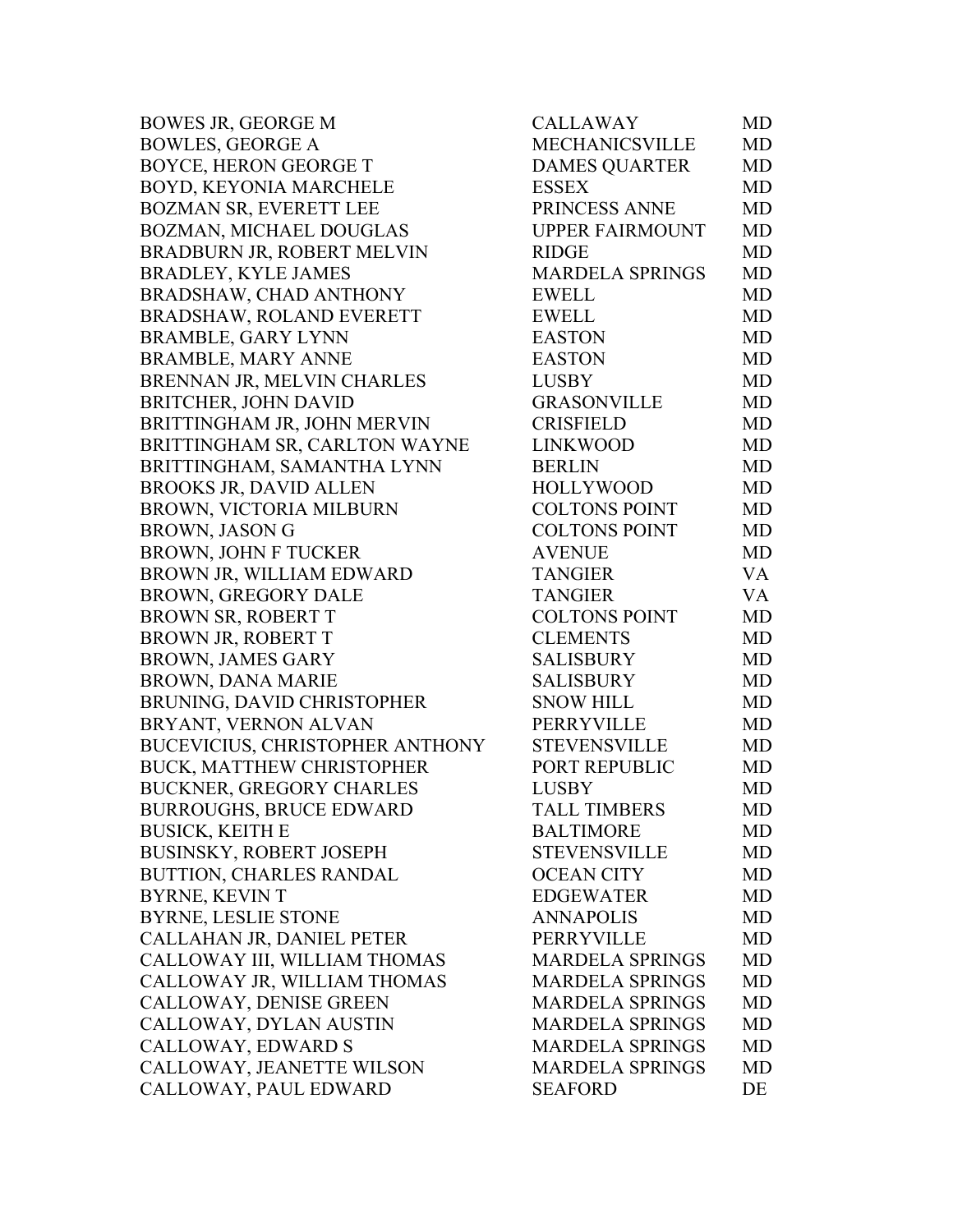| CAMERON JR, JOHN R              | LEONARDTOWN            | <b>MD</b> |
|---------------------------------|------------------------|-----------|
| CANNAN, TRAVIS LEE              | <b>ROCK HALL</b>       | <b>MD</b> |
| CANNULI JR, ANGELO VINCENT      | <b>BERLIN</b>          | <b>MD</b> |
| CANTLER SR, ERIC STANLEY        | <b>ANNAPOLIS</b>       | <b>MD</b> |
| CANTLER, WILLIAM R              | <b>ANNAPOLIS</b>       | <b>MD</b> |
| CANTLER, COLLEEN MARIE          | <b>ANNAPOLIS</b>       | <b>MD</b> |
| CANTLER POLLOCK, DIANNA LYNN    | <b>RIDGELY</b>         | <b>MD</b> |
| CARDEN, JEFFREY SCOTT           | <b>SPARROWS POINT</b>  | <b>MD</b> |
| CAREY, BRADLEY JAMES            | <b>CALIFORNIA</b>      | <b>MD</b> |
| CARSON IV, LEE ROY              | <b>CRISFIELD</b>       | <b>MD</b> |
| CARVER, ASHLEIGH ANN            | <b>DEALE</b>           | <b>MD</b> |
| CASHO JR, ROBERT JOHNSON        | <b>OXFORD</b>          | <b>MD</b> |
| CASHO, ROBERT JOHNSON           | <b>CHESAPEAKE CITY</b> | <b>MD</b> |
| CASKEY, JOHN MICHAEL            | <b>HAVRE DE GRACE</b>  | <b>MD</b> |
| CATLIN SR, WILLIAM CLOYDE       | <b>UPPER FAIRMOUNT</b> | <b>MD</b> |
| CHANCE JR, FLOYD WALLACE        | <b>BOZMAN</b>          | <b>MD</b> |
| CHARNICK, WILLIAM A             | <b>CRISFIELD</b>       | <b>MD</b> |
| CHARNOCK, ERIC JASON            | <b>TANGIER</b>         | VA        |
| <b>CHASE, RYKER ARTHUR</b>      | <b>CHESTER</b>         | <b>MD</b> |
| CHASSEREAU, MARK ANTHONY        | <b>BALTIMORE</b>       | <b>MD</b> |
| CHRISTENSEN, ERIN KATHLEEN      | <b>CATONSVILLE</b>     | <b>MD</b> |
| CHURCH, HARRY LEE               | <b>DELMAR</b>          | <b>MD</b> |
| CHURCH, JAMES KEVIN             | <b>OCEAN CITY</b>      | <b>MD</b> |
| CLARK JR, BOBBY O               | <b>ROCK HALL</b>       | <b>MD</b> |
| CLARK, DANIEL NEIL              | <b>BEL AIR</b>         | <b>MD</b> |
| CLARK, FRANKLIN H               | <b>HENDERSON</b>       | <b>MD</b> |
| CLARK III, CHARLES MARVIN       | <b>CENTREVILLE</b>     | <b>MD</b> |
| CLAYTON JR, WILLIAM WELLS       | <b>TYLERTON</b>        | <b>MD</b> |
| CLAYTON, MATTHEW BENJAMIN       | <b>CRISFIELD</b>       | <b>MD</b> |
| <b>CLEMENTE, NICHOLAS JAMES</b> | <b>OCEAN CITY</b>      | <b>MD</b> |
| COHEE, KRIS MARK                | <b>DENTON</b>          | MD        |
| COLBUS, JEFFREY HAIMAN          | <b>OWINGS MILLS</b>    | <b>MD</b> |
| COLE, KENNETH ALTON             | <b>EASTON</b>          | MD        |
| COLEMAN, JAMES ROBERT           | <b>ROCK HALL</b>       | MD        |
| COLEMAN, SANDRA MAY             | <b>ROCK HALL</b>       | MD        |
| <b>COLLIER, CHARLES</b>         | <b>STEVENSVILLE</b>    | MD        |
| COLLIER, CHARLES L              | <b>CENTREVILLE</b>     | <b>MD</b> |
| <b>COLLINS II, ROBERT E</b>     | <b>INDIAN HEAD</b>     | MD        |
| COLLINS, KATHERINE VIRGINIA     | <b>SHADY SIDE</b>      | <b>MD</b> |
| COLLYER, DONALD BARTUS          | <b>ROCK HALL</b>       | <b>MD</b> |
| COLLYER, JEFFREY SCOTT          | <b>ROCK HALL</b>       | MD        |
| COLLYER, WILLIAM BARTUS         | <b>ROCK HALL</b>       | MD        |
| CONLEY, DONALD HOWARD           | <b>QUEEN ANNE</b>      | <b>MD</b> |
| CONNOLLY, CURT HOBERT           | <b>SHERWOOD</b>        | MD        |
| CONNOLLY, MARK ANTHONY          | <b>WITTMAN</b>         | <b>MD</b> |
| COOPER, BARNEY STEPHEN          | <b>WORTON</b>          | <b>MD</b> |
|                                 |                        |           |

| LEONARDTOWN            | MD        |
|------------------------|-----------|
| <b>ROCK HALL</b>       | <b>MD</b> |
| <b>BERLIN</b>          | <b>MD</b> |
| <b>ANNAPOLIS</b>       | <b>MD</b> |
| <b>ANNAPOLIS</b>       | <b>MD</b> |
| <b>ANNAPOLIS</b>       | <b>MD</b> |
| <b>RIDGELY</b>         | <b>MD</b> |
| <b>SPARROWS POINT</b>  | <b>MD</b> |
| <b>CALIFORNIA</b>      | <b>MD</b> |
| <b>CRISFIELD</b>       | MD        |
| <b>DEALE</b>           | <b>MD</b> |
| <b>OXFORD</b>          | <b>MD</b> |
| <b>CHESAPEAKE CITY</b> | MD        |
| <b>HAVRE DE GRACE</b>  | <b>MD</b> |
| UPPER FAIRMOUNT        | <b>MD</b> |
| <b>BOZMAN</b>          | <b>MD</b> |
| <b>CRISFIELD</b>       | <b>MD</b> |
| <b>TANGIER</b>         | VA        |
| <b>CHESTER</b>         | <b>MD</b> |
| <b>BALTIMORE</b>       | MD        |
| <b>CATONSVILLE</b>     | <b>MD</b> |
| <b>DELMAR</b>          | <b>MD</b> |
| <b>OCEAN CITY</b>      | MD        |
| <b>ROCK HALL</b>       | <b>MD</b> |
| <b>BEL AIR</b>         | <b>MD</b> |
| <b>HENDERSON</b>       | MD        |
| <b>CENTREVILLE</b>     | <b>MD</b> |
| <b>TYLERTON</b>        | <b>MD</b> |
| <b>CRISFIELD</b>       | <b>MD</b> |
| <b>OCEAN CITY</b>      | <b>MD</b> |
| <b>DENTON</b>          | <b>MD</b> |
| <b>OWINGS MILLS</b>    | <b>MD</b> |
| <b>EASTON</b>          | MD        |
| <b>ROCK HALL</b>       | MD        |
| <b>ROCK HALL</b>       | MD        |
| <b>STEVENSVILLE</b>    | MD        |
| <b>CENTREVILLE</b>     | MD        |
| <b>INDIAN HEAD</b>     | <b>MD</b> |
| <b>SHADY SIDE</b>      | <b>MD</b> |
| <b>ROCK HALL</b>       | MD        |
| <b>ROCK HALL</b>       | MD        |
| <b>ROCK HALL</b>       | <b>MD</b> |
| <b>QUEEN ANNE</b>      | <b>MD</b> |
| SHERWOOD               | <b>MD</b> |
| WITTMAN                | <b>MD</b> |
| <b>WORTON</b>          | MD        |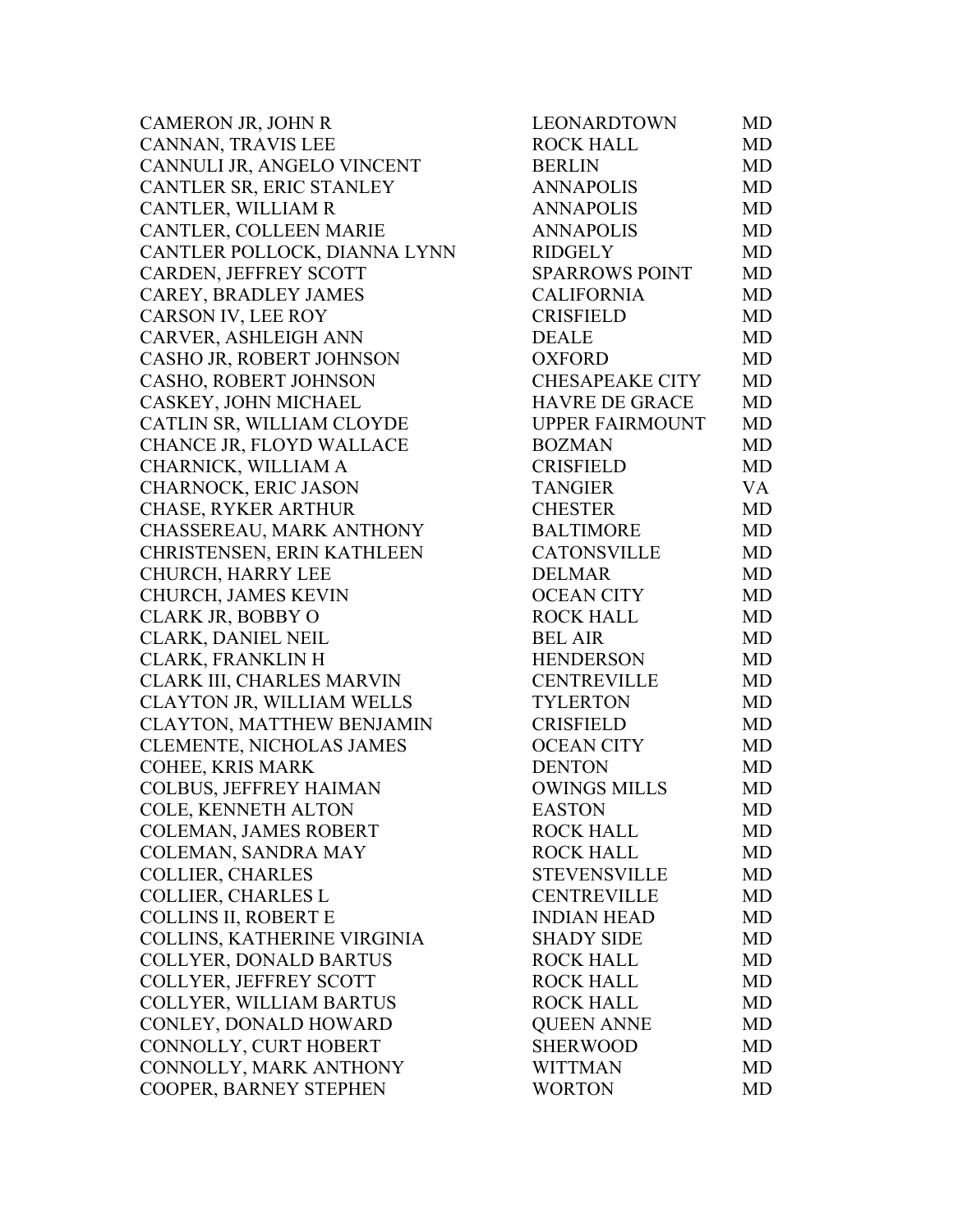COOPER, JOSEPH RONALD COOPER, STUART DALE COPE, CHRISTOPHER M COPSEY, MILTON F COPSEY, ROGER W CORBIN, HARVEY BRUCE CORBIN, RONALD ALAN CORD, ALICE ELIZABETH CORNELIUS, DOUGLAS H CORREA, JAMES AARON COURSEY, DENY RICHARD CRAY, FRANCIS E CROCKETT, DONALD ALLEN CROOK, GINA MARIE CROOK, NICHOLAS HUNTER CROOK, WILLIAM ROBERT CROPPER IV, HUGH CROPPER, DAVID N CROUCH, RYAN OLIVER CROWE, DONALD EUGENE CRUSE, JASON LEE CRUTCHFIELD, JOHN LUKE CULLISON, JAMES FRANCIS CULLISON, THOMAS L CUMBERLAND III, IRVING LEE CUMMINGS, JEREMY MARK CURRY, JASON ANTHONY **CUSTER, NICHOLAS REED** CUTLIP JR, RICHARD CLINTON DAEHNKE, CHARLES MICHAEL DAFFIN, DANIEL CLAYTON DALY, MATTHEW CHARLES DALY, PATRICK HARVEY DANIELS III, TERRY WAYNE DANIELS JR, TERRY WAYNE DANIELS SR, ROBERT LEE DANIELS, DOC PAUL DANIELS, LISA ANN DANIELS, STEPHEN GLEN DARBIE JR, JOHN T DARBY JR, SAMUEL EDWARD DAVIS, CHARLES RALPH DAVIS, JOHN EVERETT DAWSON, DALE ALAN DEAN, GREGORY W DEAN, JOHN E

| <b>CLEMENTS</b>       | MD        |
|-----------------------|-----------|
| <b>BISHOPVILLE</b>    | <b>MD</b> |
| <b>OCEAN CITY</b>     | <b>MD</b> |
| <b>ABELL</b>          | <b>MD</b> |
| MECHANICSVILLE        | <b>MD</b> |
| <b>TYLERTON</b>       | <b>MD</b> |
| <b>TYLERTON</b>       | MD        |
| <b>SHADY SIDE</b>     | <b>MD</b> |
| PINEY POINT           | <b>MD</b> |
| <b>TILGHMAN</b>       | <b>MD</b> |
| <b>CENTREVILLE</b>    | <b>MD</b> |
| <b>HUNTINGTOWN</b>    | <b>MD</b> |
| <b>TANGIER</b>        | <b>VA</b> |
| <b>STEVENSVILLE</b>   | <b>MD</b> |
| <b>STEVENSVILLE</b>   | <b>MD</b> |
| <b>STEVENSVILLE</b>   | <b>MD</b> |
| <b>OCEAN CITY</b>     | <b>MD</b> |
| <b>OCEAN CITY</b>     | <b>MD</b> |
| <b>MCDANIEL</b>       | <b>MD</b> |
| <b>CHESTER</b>        | <b>MD</b> |
| <b>GRASONVILLE</b>    | <b>MD</b> |
| <b>ELKTON</b>         | <b>MD</b> |
| <b>LEXINGTON PARK</b> | MD        |
| <b>RIDGE</b>          | <b>MD</b> |
| <b>WINGATE</b>        | <b>MD</b> |
| <b>TILGHMAN</b>       | <b>MD</b> |
| PORT DEPOSIT          | <b>MD</b> |
| PRINCESS ANNE         | <b>MD</b> |
| <b>MARBURY</b>        | <b>MD</b> |
| <b>SALISBURY</b>      | <b>MD</b> |
| <b>SAINT MICHAELS</b> | <b>MD</b> |
| <b>MECHANICSVILLE</b> | MD        |
| <b>MECHANICSVILLE</b> | MD        |
| <b>DEAL ISLAND</b>    | <b>MD</b> |
| <b>WENONA</b>         | <b>MD</b> |
| <b>CRISFIELD</b>      | MD        |
| <b>DEAL ISLAND</b>    | MD        |
| <b>WENONA</b>         | MD        |
| <b>DEAL ISLAND</b>    | <b>MD</b> |
| <b>BRYANTOWN</b>      | MD        |
| <b>WITTMAN</b>        | <b>MD</b> |
| <b>BERLIN</b>         | <b>MD</b> |
| <b>UNION BRIDGE</b>   | MD        |
| <b>CORDOVA</b>        | <b>MD</b> |
| <b>LEXINGTON PARK</b> | <b>MD</b> |
| <b>SCOTLAND</b>       | MD        |
|                       |           |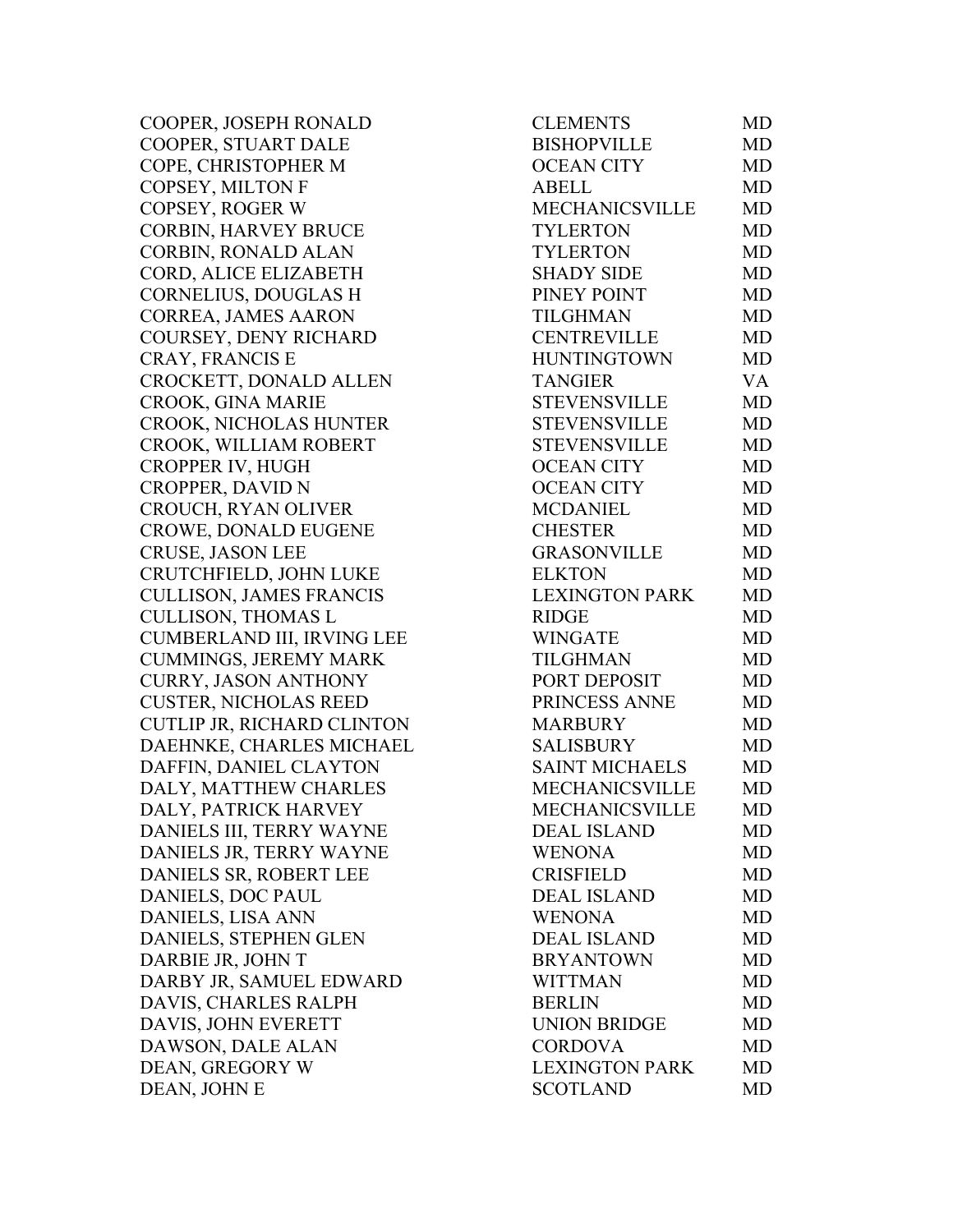DEAN, TIMOTHY I RIDGE MD DEFORD III, WILLIAM EDWARD DEIGERT II, LEROY FRANK DIERKER, DANIEL LEROY DIERKER, RONALD LEROY DINNING, ERNEST LAWRENCE DISE, DANIEL W DIZE, ROGER LEE DIZE, STEVEN DARRELL DOBSON, TIMOTHY R DONIECKI, EDWARD JAMES DORRELL, SHIRLEY WINIFRED DRURY, TIFFANY ANN DRYDEN, BRADLEY WAYNE DUDZINSKI, CARTER MATTHEW DUNNOCK III, CARL EMMETT EATON, ANDREW R ECCLESTON III, JOSEPH OSBORNE ECCLESTON, HAROLD STEPHEN ECKENRODE, JAMES G EDWARDS, CHARLES ALVIN EDWARDS, DONNA HUBBARD EDWARDS, JOHN MATTHEW EGERTON, ANDREW BENJAMIN ELBOURN, JOSHUA BURTON ELBURN, MARK SHANE ELBURN, MARK RANDALL ELDER, MATTHEW B ELGIN III, JAMES EDWARD ELLIOTT, BRADLEY D ELLIOTT, DUANE L ELLIOTT, MATTHEW ALLEN ELLIOTT, PAMELA ANN ELLIOTT, PARKER DAVID ELLIOTT, PHILLIP KEITH ELZEY, DENNIS JAMES EMMERT, JAMES D ENGLISH, PHILLIP JOSHUA ENTWISTLE JR, JAMES ALFRED EVANS, CLAYTON HENRY EVANS, DAVID RYAN EVANS, EDWARD CRAIG EVANS, ELMER WESLEY EVANS, WILLIAM J EVANS JR, EDWARD A EWERS JR, CHARLES LAWLER

| RIDGE                  | MD        |
|------------------------|-----------|
| <b>ROCK HALL</b>       | MD        |
| <b>CENTREVILLE</b>     | MD        |
| <b>ROCK HALL</b>       | <b>MD</b> |
| <b>ROCK HALL</b>       | <b>MD</b> |
| <b>BEL AIR</b>         | <b>MD</b> |
| <b>TANGIER</b>         | VA        |
| <b>WESTOVER</b>        | <b>MD</b> |
| PRINCESS ANNE          | <b>MD</b> |
| <b>EASTON</b>          | <b>MD</b> |
| <b>WESTMINSTER</b>     | MD        |
| <b>TALL TIMBERS</b>    | <b>MD</b> |
| <b>DUNDALK</b>         | <b>MD</b> |
| <b>CHANCE</b>          | <b>MD</b> |
| <b>ELKTON</b>          | <b>MD</b> |
| <b>CAMBRIDGE</b>       | <b>MD</b> |
| PORT TOBACCO           | <b>MD</b> |
| <b>REISTERSTOWN</b>    | <b>MD</b> |
| <b>DAMES QUARTER</b>   | <b>MD</b> |
| <b>MC ARTHUR</b>       | OН        |
| <b>ROCK HALL</b>       | <b>MD</b> |
| <b>ROCK HALL</b>       | <b>MD</b> |
| <b>MARDELA SPRINGS</b> | <b>MD</b> |
| <b>STEVENSVILLE</b>    | <b>MD</b> |
| <b>CHESTERTOWN</b>     | <b>MD</b> |
| <b>ROCK HALL</b>       | <b>MD</b> |
| <b>ROCK HALL</b>       | <b>MD</b> |
| <b>LUSBY</b>           | <b>MD</b> |
| <b>CHESTERTOWN</b>     | <b>MD</b> |
| <b>EAST NEW MARKET</b> | <b>MD</b> |
| <b>EAST NEW MARKET</b> | <b>MD</b> |
| <b>EAST NEW MARKET</b> | <b>MD</b> |
| EAST NEW MARKET        | MD        |
| <b>HAVRE DE GRACE</b>  | MD        |
| <b>CAMBRIDGE</b>       | <b>MD</b> |
| <b>CAMBRIDGE</b>       | <b>MD</b> |
| <b>SHADY SIDE</b>      | MD        |
| <b>QUEEN ANNE</b>      | <b>MD</b> |
| <b>BERLIN</b>          | <b>MD</b> |
| <b>SALISBURY</b>       | MD        |
| <b>VALLEY LEE</b>      | MD        |
| <b>SALISBURY</b>       | <b>MD</b> |
| <b>EWELL</b>           | <b>MD</b> |
| <b>EWELL</b>           | MD        |
| <b>EWELL</b>           | MD        |
| <b>CHURCHVILLE</b>     | <b>MD</b> |
|                        |           |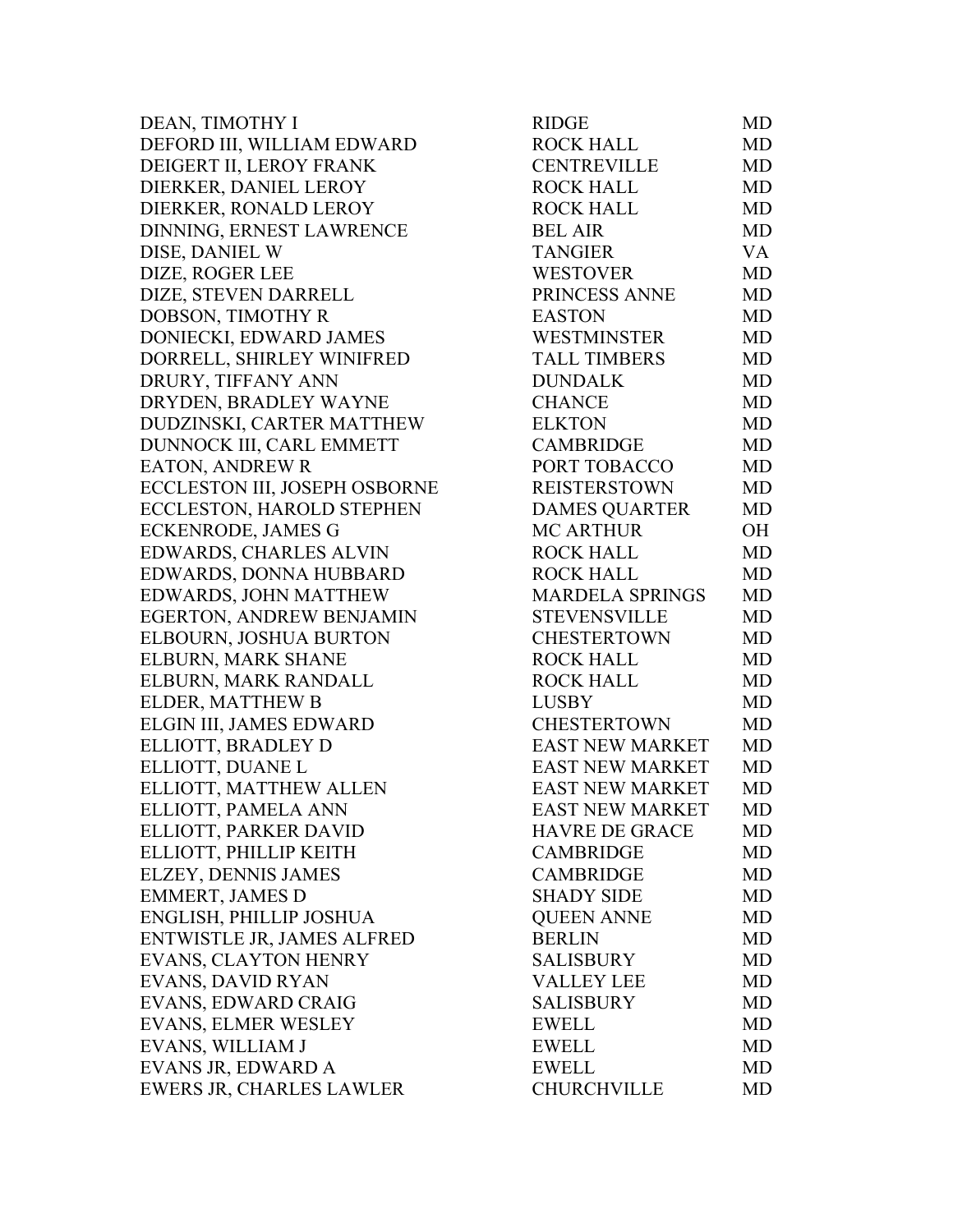| EWING, NOAH H                   | <b>EASTON</b>         | MD        |
|---------------------------------|-----------------------|-----------|
| FATH, TIMOTHY                   | <b>EDGEWATER</b>      | MD        |
| FAUNCE, GEORGE K                | <b>ABELL</b>          | MD        |
| FERNANDEZ, ALFRED LUDOVICO      | <b>BISHOPVILLE</b>    | MD        |
| FERSTERMANN III, LEROY LAWRENCE | <b>WOODBINE</b>       | MD        |
| FERSTERMANN, DENNIS R           | <b>BALTIMORE</b>      | <b>MD</b> |
| FISHER JR, MELVIN ROBERT        | POCOMOKE CITY         | MD        |
| <b>FISHER, JERRY LEE</b>        | <b>BOZMAN</b>         | MD        |
| FISHER, GEORGE MATTHEW          | <b>EASTON</b>         | MD        |
| FITZHUGH, JOSEPH RICHARD        | <b>CRAPO</b>          | MD        |
| FLETCHER, LEONARD PAUL          | <b>CHESTERTOWN</b>    | MD        |
| FLETCHER, ROBERT MOORE          | <b>CHESTERTOWN</b>    | MD        |
| FLETCHER, THOMAS WAYNE          | <b>CHESTERTOWN</b>    | MD        |
| <b>FLOWERS, DUSTY LEE</b>       | <b>FISHING CREEK</b>  | MD        |
| FLOWERS JR, MARCUS L            | <b>FISHING CREEK</b>  | MD        |
| FLUHARTY, RICHARD NICHOLAS      | <b>TILGHMAN</b>       | <b>MD</b> |
| FOEHRKOLB, RUSSELL LOUIS        | <b>MIDDLE RIVER</b>   | MD        |
| FOLTZ, JAMES H                  | FT HOWARD             | MD        |
| FOOTE, KENNETH J                | <b>BALTIMORE</b>      | <b>MD</b> |
| FORD V, GEORGE WILSON           | <b>EDGEWATER</b>      | MD        |
| FORD, SHIRLEY MAE               | <b>CENTREVILLE</b>    | MD        |
| FORD, MARTIN GEORGE             | <b>QUEEN ANNE</b>     | MD        |
| FORD, GORDON L                  | <b>MARION STATION</b> | MD        |
| <b>FORD, DANIEL LOUIS</b>       | <b>WARWICK</b>        | MD        |
| FORD JR, THOMAS LEROY           | <b>DEAL ISLAND</b>    | MD        |
| FORD JR, NEVITTE WILLIS         | <b>ROCK HALL</b>      | MD        |
| FORD JR, JAMES E                | <b>EASTON</b>         | MD        |
| FORD, CHRISTOPHER RYAN          | <b>GAMBRILLS</b>      | MD        |
| <b>FORTIER, DAVID S</b>         | <b>BALTIMORE</b>      | MD        |
| <b>FORTIER, JAMES ERIC</b>      | <b>SPARKS</b>         | MD        |
| <b>FOSTER, JOHN LEWIS</b>       | <b>TRAPPE</b>         | MD        |
| FOXWELL, CHAD JAMISON           | <b>CAMBRIDGE</b>      | <b>MD</b> |
| FRANKLIN, REID NATHANIEL        | <b>NEWBURG</b>        | MD        |
| FREY, JUSTIN MICHAEL            | <b>EARLEVILLE</b>     | MD        |
| FREY, MICHAEL TODD              | <b>CECILTON</b>       | MD        |
| FUCHSLUGER, MARK ANTHONY        | <b>MIDDLE RIVER</b>   | MD        |
| <b>GAINES IV, JAMES ANTHONY</b> | <b>MECHANICSVILLE</b> | MD        |
| GALLAGHER JR, HAROLD RICHARD    | <b>TRACYS LANDING</b> | MD        |
| GALLOWAY, JOHN C                | <b>TILGHMAN</b>       | MD        |
| <b>GASKILL III, RAY E</b>       | <b>VALLEY LEE</b>     | <b>MD</b> |
| <b>GASKILL, JAMES MARCUS</b>    | <b>HOBUCKEN</b>       | NC        |
| <b>GAY III, LAWRENCE THOMAS</b> | <b>EASTON</b>         | MD        |
| GAY, JEDEDIAH LEVI              | <b>CORDOVA</b>        | MD        |
| <b>GEARS JR, ROBERT EDWARD</b>  | <b>WORTON</b>         | MD        |
| <b>GERVAIS, JOSHUA THOMAS</b>   | <b>TANGIER</b>        | VA        |
| <b>GESSFORD, HARRY LESLIE</b>   | <b>EDGEWATER</b>      | MD        |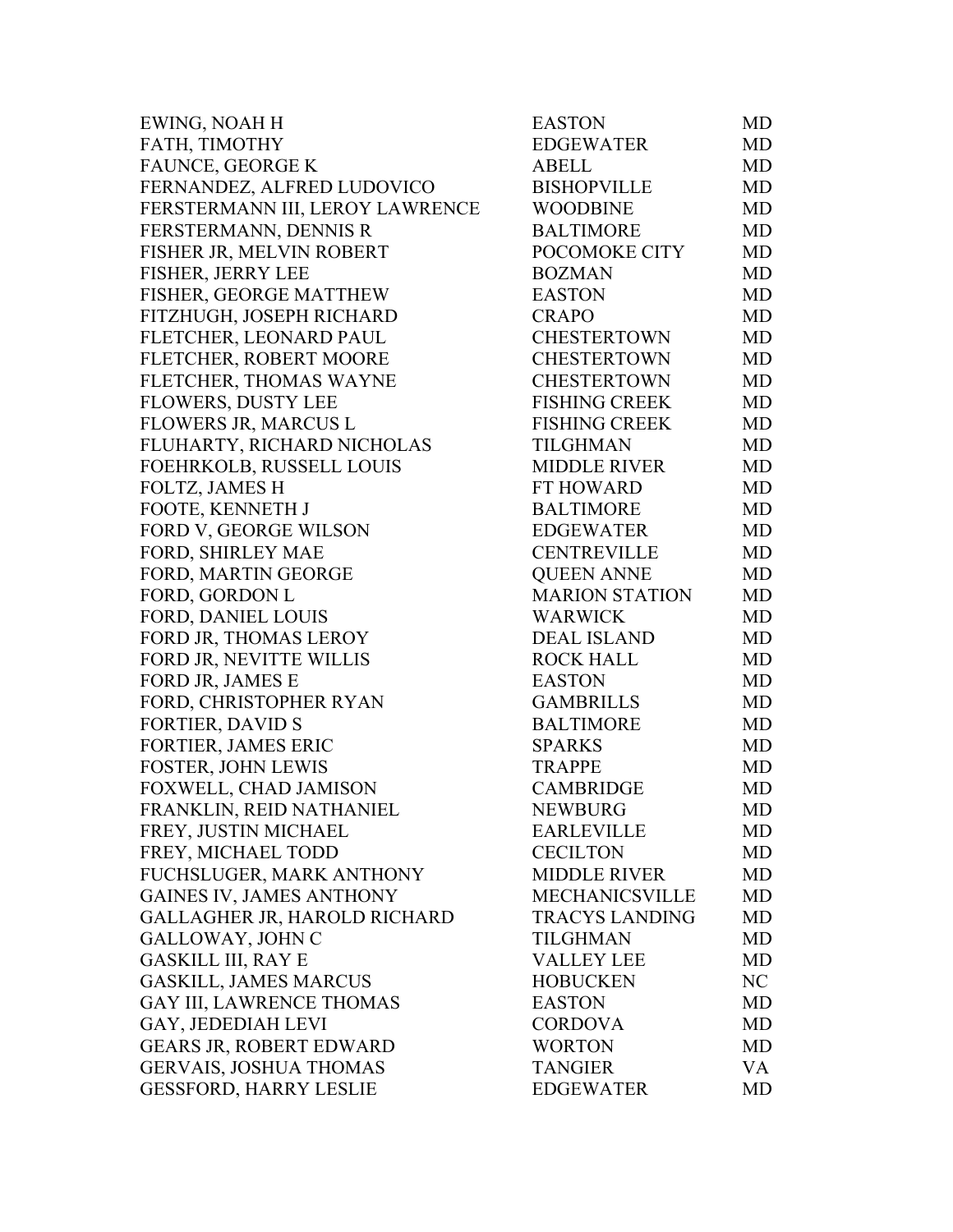GIBSON, REBECCA BROWN GILMER, ROBERT WAYNE GILMER, DEBORAH DORRELL GLYNN JR, JAMES JOSEPH **GLYNN, MARY IMLER** GOLD, DAVID MARSHALL GOLL JR, ROBERT KARL GOLT, MADALYN GOOTEE JR, ROBERT LARRY GORDY, JAY DEE GOSLIN, RAYMOND CHARLES GOTSIS, MICHAEL S GOVER, ROBERT WAYNE GOWE, LONNIE JAMES GOWE, RONALD RANDOLPH GRAHAM JR, RONALD HERBERT GREENHAWK, MICHAEL DONOVAN GREGORY, BRANDON S GRIEBEL JR, RICHARD DANIEL GRINDER, ALFRED BARNEY GROOM, WILLIAM J GROSS, CLARENCE ANDREW GRUSSING, GEORGE EDGAR GUIDO III, ARTHUR JOHN GUKANOVICH, JOSEPH LEE GUKANOVICH, TERRI CARRIGAN HADDAWAY JR, GEORGE OWEN HAFER, DUSTIN JOHN HAGGERTY, JOEL RYAN HAGGERTY, CORY LOGAN HAGGERTY, GERRY WENDELL HAGNER, DAVID BRIAN HAGUE, PHILIP HUNTER HAHN, EILEEN OLIVE HAHN, JAMES EDWARD HAHN, THERESA LYNN HAILE III, LEROY YELLOTT HAINES, DONALD HOWARD HALEY, RANDY EDWARD HALL, DEREK LEE HALL, BRYAN LEE CHURCH CREEK MD HAMBLETON IV, PHILEMON THOMAS HAMBLETON, DAVID ANDREW HAMBLETON, DEVIN BROOKS HAMBLETON, WARREN TODD HAMILTON, MICHAEL MILTON

| <b>COLTONS POINT</b>  | MD        |
|-----------------------|-----------|
| <b>STEVENSVILLE</b>   | <b>MD</b> |
| <b>STEVENSVILLE</b>   | <b>MD</b> |
| <b>CHESTER</b>        | <b>MD</b> |
| <b>CHESTER</b>        | <b>MD</b> |
| <b>CHESTERTOWN</b>    | <b>MD</b> |
| <b>HAVRE DE GRACE</b> | <b>MD</b> |
| <b>ESSEX</b>          | <b>MD</b> |
| <b>FISHING CREEK</b>  | <b>MD</b> |
| <b>EDEN</b>           | <b>MD</b> |
| <b>EASTON</b>         | <b>MD</b> |
| <b>SAINT LEONARD</b>  | <b>MD</b> |
| <b>CHESTERTOWN</b>    | <b>MD</b> |
| <b>WITTMAN</b>        | <b>MD</b> |
| <b>TILGHMAN</b>       | <b>MD</b> |
| <b>INDIAN HEAD</b>    | <b>MD</b> |
| <b>OXFORD</b>         | <b>MD</b> |
| <b>COLUMBIA</b>       | <b>MD</b> |
| <b>STEVENSVILLE</b>   | <b>MD</b> |
| <b>MARBURY</b>        | <b>MD</b> |
| <b>SHADY SIDE</b>     | <b>MD</b> |
| <b>WORTON</b>         | <b>MD</b> |
| <b>ROCK HALL</b>      | <b>MD</b> |
| <b>BEL AIR</b>        | <b>MD</b> |
| <b>ARNOLD</b>         | <b>MD</b> |
| <b>ARNOLD</b>         | <b>MD</b> |
| <b>BOZMAN</b>         | <b>MD</b> |
| <b>GLEN BURNIE</b>    | <b>MD</b> |
| <b>RIDGELY</b>        | <b>MD</b> |
| KENNEDYVILLE          | <b>MD</b> |
| <b>WORTON</b>         | <b>MD</b> |
| <b>BERLIN</b>         | MD        |
| <b>CHESTERTOWN</b>    | MD        |
| <b>CENTREVILLE</b>    | MD        |
| <b>RHODESDALE</b>     | <b>MD</b> |
| <b>RHODESDALE</b>     | MD        |
| <b>TOWSON</b>         | <b>MD</b> |
| <b>BERLIN</b>         | <b>MD</b> |
| <b>NANJEMOY</b>       | <b>MD</b> |
| <b>CAMBRIDGE</b>      | <b>MD</b> |
| <b>CHURCH CREEK</b>   | <b>MD</b> |
| <b>BOZMAN</b>         | <b>MD</b> |
| <b>BOZMAN</b>         | <b>MD</b> |
| <b>BOZMAN</b>         | <b>MD</b> |
| <b>BOZMAN</b>         | <b>MD</b> |
| <b>SPRING HILL</b>    | <b>FL</b> |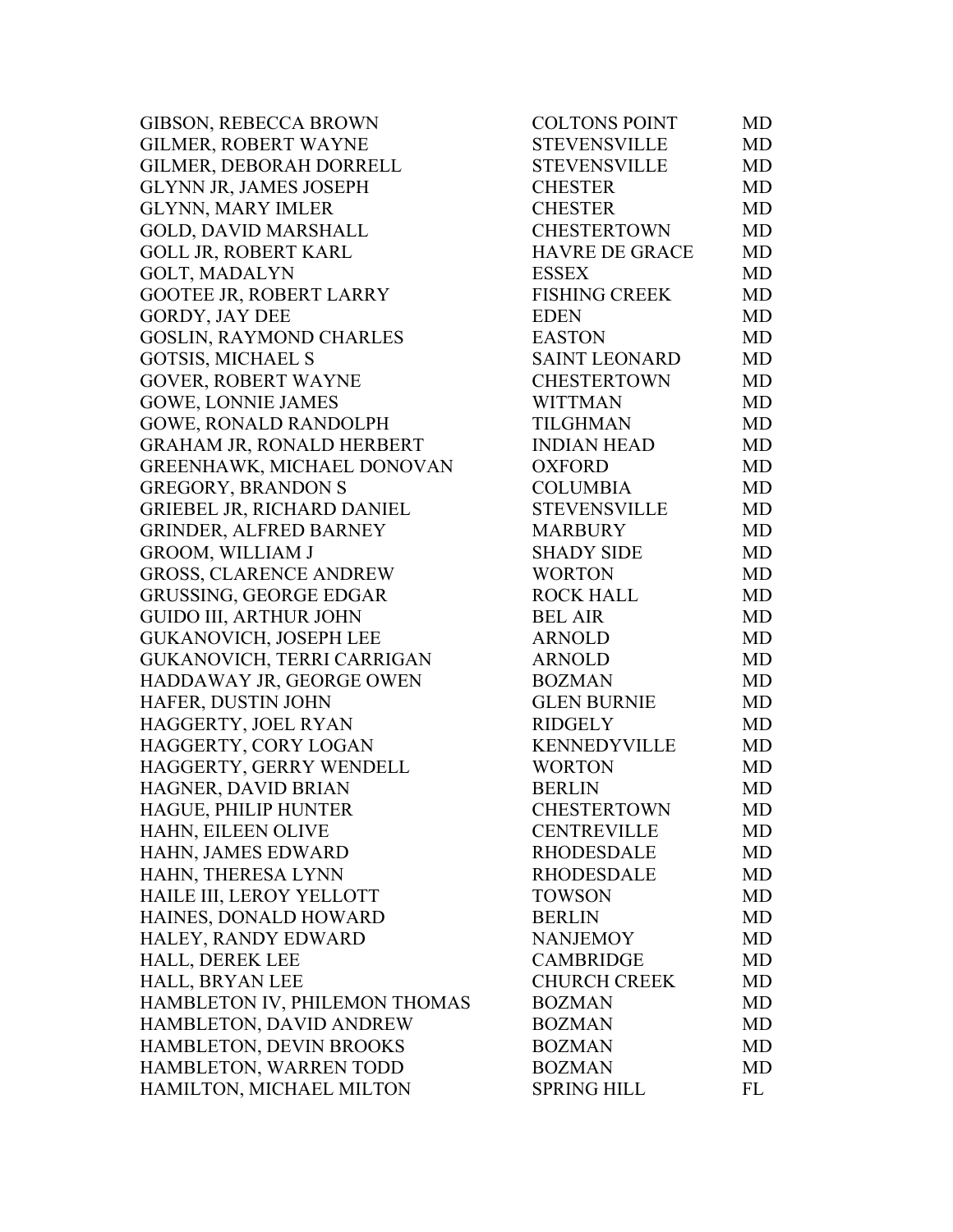HAMMER JR, BERNARD ALAN HAMMOND, WALTER VANSANT HAMPTON, ROBERT KENLEY HAMPTON, PARKER TALCOTT HARDIN III, LUTHER MOORE HARDING, HAZEL LOUISE HARE, BENDRICK PATRICK HARE, JOSEPH ANDY HARRIS, JAMES MICHAEL HARRIS, WADE GIBSON HARRISON IV, LEVIN F HARTGE JR, JOSEPH EMILE HARTZELL, SCOTT ROBERT HARVEY, JONATHAN STEWART HAYDEN, GARY D HAYDEN, JOSEPH CARROLL HAYDEN, JOHN F HAYDEN, JAMES DANA HAYDEN, BROOKE FOXWELL HAYDEN JR, JOSEPH CARROLL HAYDEN, JOEL WILLIAM HEARNE, ALEXANDER MATTHEW HEINSOHN, LEE EDWARD HEISE, WILLIAM DAVID HEMILRIGHT JR, FRANCIS DUON HENDERSON, JEFFREY B HENDERSON, JACOB ADAM HERRON JR, THOMAS HOWARD HIBLER, JAMES RICHARD HICKS, BENJAMIN BLAKE HICKS, WESLEY JAMES HIGGINS, ADAM HUNTER HIGGINS, GLENN COOPER HIGGINS JR, RICHARD DODSON HIGGINS, MEGAN LYNNE HILL II, MARK ALAN HILL, CHRISTOPHER J HISS, JASON FORBES HOBBS JR, WALTER CLEVELAND HOFFMAN JR, ALBERT WAYNE HOFFMANN, JASON KEVIN HOLLAND, PHILIP P HOLLAND JR, PAUL FRANCIS HOLLAND, JOSHUA THOMAS HOLLINS, PARIS L HOOS SR, MARK RICHARD

| KENNEDYVILLE          | <b>MD</b> |
|-----------------------|-----------|
| <b>PASADENA</b>       | <b>MD</b> |
| <b>CENTREVILLE</b>    | <b>MD</b> |
| <b>WELCOME</b>        | <b>MD</b> |
| <b>BALTIMORE</b>      | <b>MD</b> |
| <b>VIENNA</b>         | <b>MD</b> |
| <b>DUNDALK</b>        | <b>MD</b> |
| <b>SPARROWS POINT</b> | <b>MD</b> |
| <b>NORTH BEACH</b>    | <b>MD</b> |
| <b>CENTREVILLE</b>    | <b>MD</b> |
| <b>SAINT MICHAELS</b> | <b>MD</b> |
| <b>GALESVILLE</b>     | <b>MD</b> |
| <b>EASTON</b>         | <b>MD</b> |
| <b>GIRDLETREE</b>     | <b>MD</b> |
| CRAPO                 | <b>MD</b> |
| <b>FISHING CREEK</b>  | <b>MD</b> |
| <b>TODDVILLE</b>      | <b>MD</b> |
| <b>WINGATE</b>        | <b>MD</b> |
| <b>FISHING CREEK</b>  | <b>MD</b> |
| <b>FISHING CREEK</b>  | <b>MD</b> |
| <b>FISHING CREEK</b>  | <b>MD</b> |
| <b>VIENNA</b>         | <b>MD</b> |
| <b>CORDOVA</b>        | <b>MD</b> |
| <b>ESSEX</b>          | <b>MD</b> |
| <b>KITTY HAWK</b>     | NC        |
| <b>SHADY SIDE</b>     | <b>MD</b> |
| <b>DEALE</b>          | <b>MD</b> |
| <b>ELKTON</b>         | <b>MD</b> |
| <b>SPARROWS POINT</b> | <b>MD</b> |
| <b>ROCK HALL</b>      | MD        |
| <b>CHASE</b>          | <b>MD</b> |
| <b>SAINT MICHAELS</b> | <b>MD</b> |
| <b>SAINT MICHAELS</b> | MD        |
| <b>NEAVITT</b>        | MD        |
| <b>CAMBRIDGE</b>      | <b>MD</b> |
| <b>BERLIN</b>         | MD        |
| <b>LEONARDTOWN</b>    | <b>MD</b> |
| <b>LUSBY</b>          | <b>MD</b> |
| <b>VALLEY LEE</b>     | <b>MD</b> |
| <b>WENONA</b>         | <b>MD</b> |
| <b>LUSBY</b>          | <b>MD</b> |
| <b>DEAL ISLAND</b>    | MD        |
| <b>SALISBURY</b>      | <b>MD</b> |
| PRINCESS ANNE         | <b>MD</b> |
| <b>ST LEONARD</b>     | MD        |
| <b>OCEAN CITY</b>     | MD        |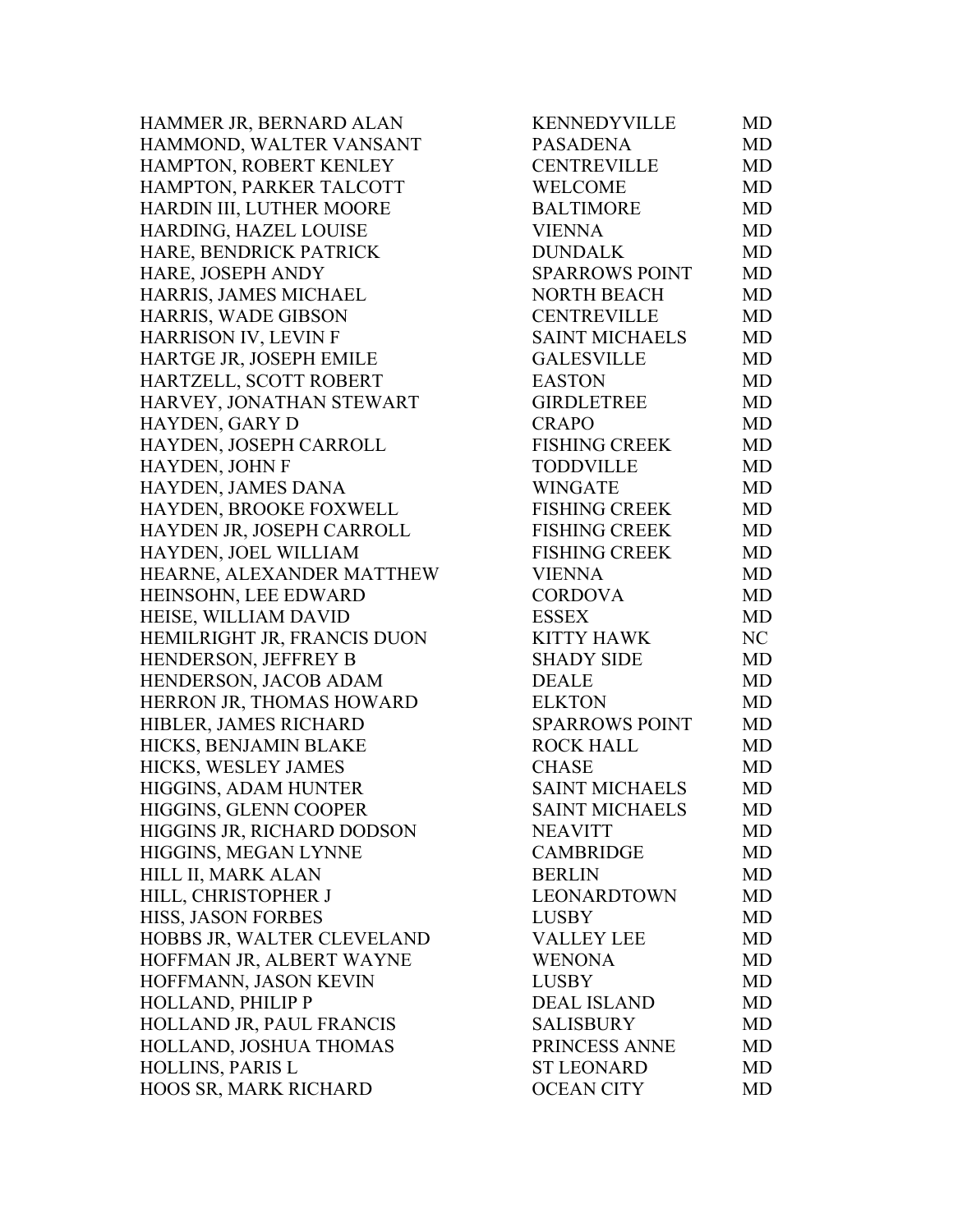HORNER III, SAMUEL THOMAS HORNER IV, LOUDY BENJAMIN HORNER JR, PHILIP D HORNER SR, PHILIP DAVID HORNER, BRIAN CHARLES HORNER, CHARLES JAMES HORNER, JASON ERIC HORNER, JOHN ROBERT HORNEY, CODY DALE HORSEMAN, BENJAMIN ALEXANDER HORSEMAN, MARY LORRAINE HORSEMAN, JOHN BENJAMIN HORSEMAN, JAMES ALEXANDER HOUSE, ZACHARY ARTHUR HOWARD, JACK R HOWES III, ROBERT MONROE HUBBARD, KENNETH THOMAS HUBBARD, SHERI ROBINSON HUDSON, ROBERT JAY HUFF, DONALD L HUGHES JR, ALFRED THEODORE HUGHES JR, HOWARD CARLTON HUGHES JR, WILLIAM MCCELLEND HUGHES, ALYSSA KOEHLER HUGHES, MITCHELL WILLIAM HUHN, PATRICK RONALD HUNTER JR, TIMOTHY ALLEN HURLEY JR, ROBERT LEONARD HURLEY SR, ROBERT L HURLEY, JUSTIN MILLS INGLEDUE SR, ROBERT NEWTON INSLEY SR, DAL WEBSTER INSLEY, EDDIE BENSON JACOBS II, JAMES ROBERT JAMAR JR, ROBERT DAVIS JAMES II, GLENN JANDA JR, JEROME WILLIAM JANDA, CYNTHIA HADDAWAY JANDA, RONDA CRICHTON JARUSEK, PHILIP ANDREW JAYNE, LINDA DOYLE JENKINS, RICHARD ALLEN JENKINS, SHANE MARTIN JOBES, CHARLES KEITH JOHNS SR, CURTIS ROBERT JOHNS, RAYMOND BASIL

| CRISFIELD              | MD        |
|------------------------|-----------|
| PRINCESS ANNE          | MD        |
| <b>WENONA</b>          | MD        |
| <b>DEAL ISLAND</b>     | <b>MD</b> |
| <b>DEAL ISLAND</b>     | <b>MD</b> |
| <b>WENONA</b>          | <b>MD</b> |
| <b>DEAL ISLAND</b>     | <b>MD</b> |
| <b>WENONA</b>          | <b>MD</b> |
| <b>CENTREVILLE</b>     | <b>MD</b> |
| <b>MADISON</b>         | <b>MD</b> |
| <b>MADISON</b>         | MD        |
| <b>MADISON</b>         | <b>MD</b> |
| <b>MADISON</b>         | <b>MD</b> |
| <b>CHURCH HILL</b>     | <b>MD</b> |
| <b>MARION STATION</b>  | <b>MD</b> |
| <b>SHADY SIDE</b>      | MD        |
| <b>RHODESDALE</b>      | <b>MD</b> |
| <b>HURLOCK</b>         | <b>MD</b> |
| <b>OCEAN PINES</b>     | <b>MD</b> |
| <b>LA PLATA</b>        | <b>MD</b> |
| <b>HURLOCK</b>         | <b>MD</b> |
| <b>MADISON</b>         | <b>MD</b> |
| <b>EASTON</b>          | <b>MD</b> |
| <b>LINKWOOD</b>        | <b>MD</b> |
| <b>TRAPPE</b>          | <b>MD</b> |
| <b>BERLIN</b>          | <b>MD</b> |
| <b>CENTREVILLE</b>     | <b>MD</b> |
| <b>CAMBRIDGE</b>       | <b>MD</b> |
| <b>CAMBRIDGE</b>       | <b>MD</b> |
| <b>CAMBRIDGE</b>       | <b>MD</b> |
| <b>ROCK HALL</b>       | <b>MD</b> |
| <b>CRAPO</b>           | <b>MD</b> |
| <b>EAST NEW MARKET</b> | MD        |
| <b>TAYLORS ISLAND</b>  | MD        |
| <b>BETTERTON</b>       | <b>MD</b> |
| <b>EDGEWATER</b>       | <b>MD</b> |
| <b>TILGHMAN</b>        | <b>MD</b> |
| <b>MCDANIEL</b>        | <b>MD</b> |
| <b>TILGHMAN</b>        | <b>MD</b> |
| <b>WESTOVER</b>        | <b>MD</b> |
| <b>WORTON</b>          | <b>MD</b> |
| <b>CALLAWAY</b>        | <b>MD</b> |
| <b>SEVERNA PARK</b>    | <b>MD</b> |
| <b>HAVRE DE GRACE</b>  | <b>MD</b> |
| <b>MARION</b>          | <b>MD</b> |
| <b>MARION</b>          | <b>MD</b> |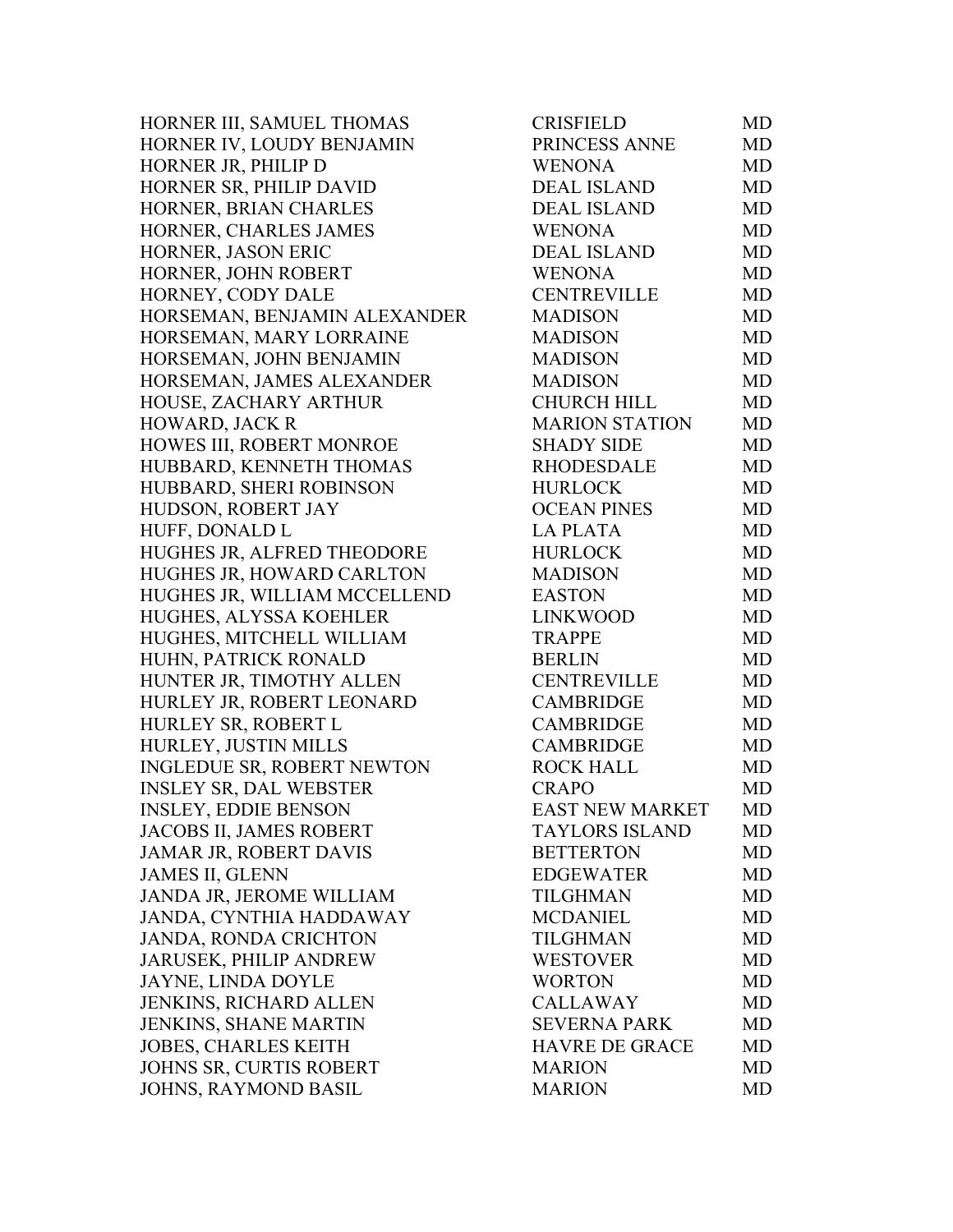JOHNSON, DONALD EDWARD JONES, PAMELA RUARK JONES, PHILLIP LELAND JONES, JOHN P JONES, JOHN MARSHALL JONES, JAMES RICHARD JONES, JACOB BRADFORD JONES, CYNTHIA ROBBINS JONES, BRIAN SCOTT JONES JR, DAVID CARROLL JONES, RODNEY WILLIAM JONES III, JAMES ELMER JONES, GEORGE ROBERT JONES HARDY, COTY LYNN JUMP, HALL BARTON KADJESKI, BRIAN D KAEUFER, MARTIN STEVEN KARDASH, FRANK J KARNS, GREGORY JAMES KAYHOE, CHRISTOPHER MATTHEW KEEHN, BRIAN K KEHRING JR, VERNON JEROME KELLAM III, PAUL HARRIS KELLAM, JUDY LYNN KELLER JR, JAMES WILEY KELLY III, JAMES E KEMP JR, GREGORY P KEMP, ROBERT JACK KEMP, MICHAEL NELSON KEMP SR, GREGORY PERRY KENDALL JR, THOMAS HUBBARD KENDALL, ARTHUR ELMER KENNEDY JR, JAMES MICHAEL KENNEDY SR, JOSEPH ALBERT KETTERING, SCOTT AARON KIERNAN, TRISTAN FOXGATE KILINSKI, FRANCIS W KILINSKI, MYER ALEXANDER KIM, DAVID KIM, EUN HEE KIM, YOUNG HA KIMMEY, BRIAN KEITH KING JR, ROBERT WILSON KING, JOHNNY M KIRBY, NICKOLAS JAMES KIRLIN, JOHN PATRICK

| <b>HARWOOD</b>         | <b>MD</b> |
|------------------------|-----------|
| <b>FISHING CREEK</b>   | <b>MD</b> |
| <b>FISHING CREEK</b>   | <b>MD</b> |
| <b>EAST NEW MARKET</b> | <b>MD</b> |
| PRINCESS ANNE          | <b>MD</b> |
| <b>CHESTER</b>         | <b>MD</b> |
| <b>CHESTER</b>         | <b>MD</b> |
| EAST NEW MARKET        | <b>MD</b> |
| <b>FISHING CREEK</b>   | <b>MD</b> |
| <b>WITTMAN</b>         | <b>MD</b> |
| <b>WITTMAN</b>         | <b>MD</b> |
| <b>GRASONVILLE</b>     | <b>MD</b> |
| <b>BERLIN</b>          | <b>MD</b> |
| <b>CAMBRIDGE</b>       | <b>MD</b> |
| <b>CORDOVA</b>         | <b>MD</b> |
| <b>CHURCHTON</b>       | <b>MD</b> |
| <b>BERLIN</b>          | <b>MD</b> |
| <b>ESSEX</b>           | <b>MD</b> |
| <b>CHESTERTOWN</b>     | <b>MD</b> |
| <b>CHESTER</b>         | <b>MD</b> |
| <b>HUNTINGTOWN</b>     | <b>MD</b> |
| <b>BALTIMORE</b>       | <b>MD</b> |
| <b>RIDGE</b>           | <b>MD</b> |
| <b>RIDGE</b>           | <b>MD</b> |
| <b>ANNAPOLIS</b>       | <b>MD</b> |
| <b>BERLIN</b>          | <b>MD</b> |
| <b>EASTON</b>          | <b>MD</b> |
| <b>EDEN</b>            | <b>MD</b> |
| <b>SHERWOOD</b>        | <b>MD</b> |
| <b>MCDANIEL</b>        | <b>MD</b> |
| <b>ROCK HALL</b>       | <b>MD</b> |
| <b>ROCK HALL</b>       | <b>MD</b> |
| <b>TILGHMAN</b>        | MD        |
| <b>EARLEVILLE</b>      | <b>MD</b> |
| <b>CORDOVA</b>         | <b>MD</b> |
| <b>CENTREVILLE</b>     | <b>MD</b> |
| <b>NEWBURG</b>         | <b>MD</b> |
| <b>NEWBURG</b>         | <b>MD</b> |
| <b>SECRETARY</b>       | MD        |
| PINEY POINT            | <b>MD</b> |
| PINEY POINT            | <b>MD</b> |
| <b>HURLOCK</b>         | <b>MD</b> |
| <b>TANGIER</b>         | VA        |
| <b>DEAL ISLAND</b>     | <b>MD</b> |
| <b>CHESTERTOWN</b>     | <b>MD</b> |
| <b>CHEVY CHASE</b>     | <b>MD</b> |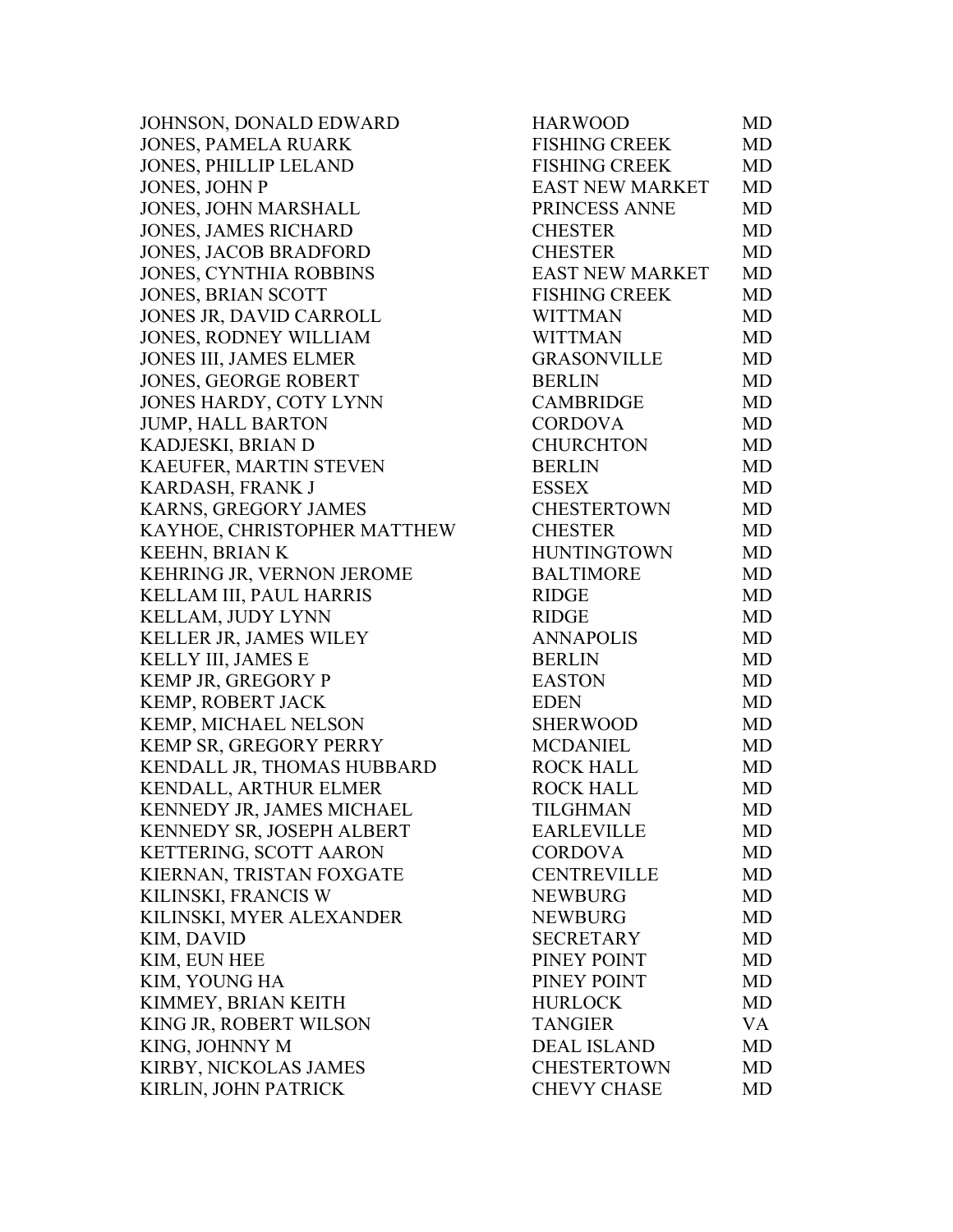KNOX, CHRISTOPHER SHANE KOEHRSEN, PAUL EDWARD KOLLER, LUKE JACOB KOLUCH, BARRY JOSEPH KRAMER, DAVID THOMAS KRAMER, DILLAN DAVID KRAUCH, JASON ALEXANDER KRAUS, BARRY SCOTT KRAUS, MICHAEL JAMES KUBERT, JOSEPH WILLIAM KUBERT, RICKY GUSTAV KUCZINSKI III, ANDREW M LABER, RONALD CHARLES LABER, JOSEPH REINHOLD LABO, MONTE ROBIN LACEY, MICHAEL L LACOVEY, KACIE LYNN LAGANA, JACOB ALAN LAGANA, JOSEPH EDWARD LAGANA, THOMAS EDWARD LAGANA, THOMAS MICHAEL LAIRD, CHARLES WALTER LAIRD, DAVID L LAIRD, FREDDIE SCOT LAIRD, WIILIAM BRENT LAMB, KEVIN MICHAEL LANDON, EDWARD FRANKLIN LANG, ERNEST GEORGE LANGLEY JR, PHILBERT LEON LANGLEY, PHILLIP COLE LAPERCH II, RICHARD CHRISTOPHER LARRIMORE, RICHARD GABLE LATHAM, MATTHEW THOMAS LAWSON JR, JAMES ALFORD LAYMAN, ALLEN ROLF LEAGER, JAMES SEAFORD LECOMPTE, MATTHEW ADAM LEDNUM JR, JOHN WENDELL LEDNUM, MICHAEL ALAN LEE JR, THEODORE W LEE, SUZANNE DENISE LEGG, ERIC CLARKE LEGG JR, WELDON B LEONARD JR, JOSEPH JEREMIAH LEVA, KAREN JOANNE LEWANDOWSKI III, JOSEPH F

| <b>VIENNA</b>         | MD        |
|-----------------------|-----------|
| <b>BERLIN</b>         | <b>MD</b> |
| <b>LUSBY</b>          | <b>MD</b> |
| <b>FORT HOWARD</b>    | <b>MD</b> |
| <b>STEVENSVILLE</b>   | <b>MD</b> |
| <b>STEVENSVILLE</b>   | <b>MD</b> |
| <b>PASADENA</b>       | <b>MD</b> |
| <b>KINGSVILLE</b>     | <b>MD</b> |
| <b>ESSEX</b>          | MD        |
| <b>CENTREVILLE</b>    | <b>MD</b> |
| <b>CAMBRIDGE</b>      | <b>MD</b> |
| <b>SEVERN</b>         | <b>MD</b> |
| <b>HURLOCK</b>        | <b>MD</b> |
| <b>HURLOCK</b>        | <b>MD</b> |
| <b>CRISFIELD</b>      | <b>MD</b> |
| <b>UPPER MARLBORO</b> | <b>MD</b> |
| <b>DEALE</b>          | <b>MD</b> |
| <b>CRAPO</b>          | <b>MD</b> |
| <b>CRAPO</b>          | <b>MD</b> |
| <b>CRAPO</b>          | <b>MD</b> |
| <b>WINGATE</b>        | <b>MD</b> |
| <b>CRISFIELD</b>      | MD        |
| <b>EWELL</b>          | <b>MD</b> |
| <b>TANGIER</b>        | <b>VA</b> |
| <b>TANGIER</b>        | <b>VA</b> |
| <b>ANNAPOLIS</b>      | <b>MD</b> |
| <b>EWELL</b>          | <b>MD</b> |
| <b>DEAL ISLAND</b>    | <b>MD</b> |
| <b>DAMERON</b>        | MD        |
| <b>DAMERON</b>        | <b>MD</b> |
| <b>CAMBRIDGE</b>      | <b>MD</b> |
| <b>STEVENSVILLE</b>   | <b>MD</b> |
| <b>STEVENSVILLE</b>   | MD        |
| <b>BOWIE</b>          | MD        |
| <b>ROYAL OAK</b>      | MD        |
| <b>ROCK HALL</b>      | MD        |
| <b>HURLOCK</b>        | MD        |
| <b>TILGHMAN</b>       | <b>MD</b> |
| <b>TILGHMAN</b>       | <b>MD</b> |
| <b>CHESTER</b>        | <b>MD</b> |
| <b>CENTREVILLE</b>    | MD        |
| <b>ROCK HALL</b>      | MD        |
| <b>CHESTER</b>        | <b>MD</b> |
| <b>SAINT MICHAELS</b> | <b>MD</b> |
| <b>STEVENSVILLE</b>   | MD        |
| <b>BALTIMORE</b>      | <b>MD</b> |
|                       |           |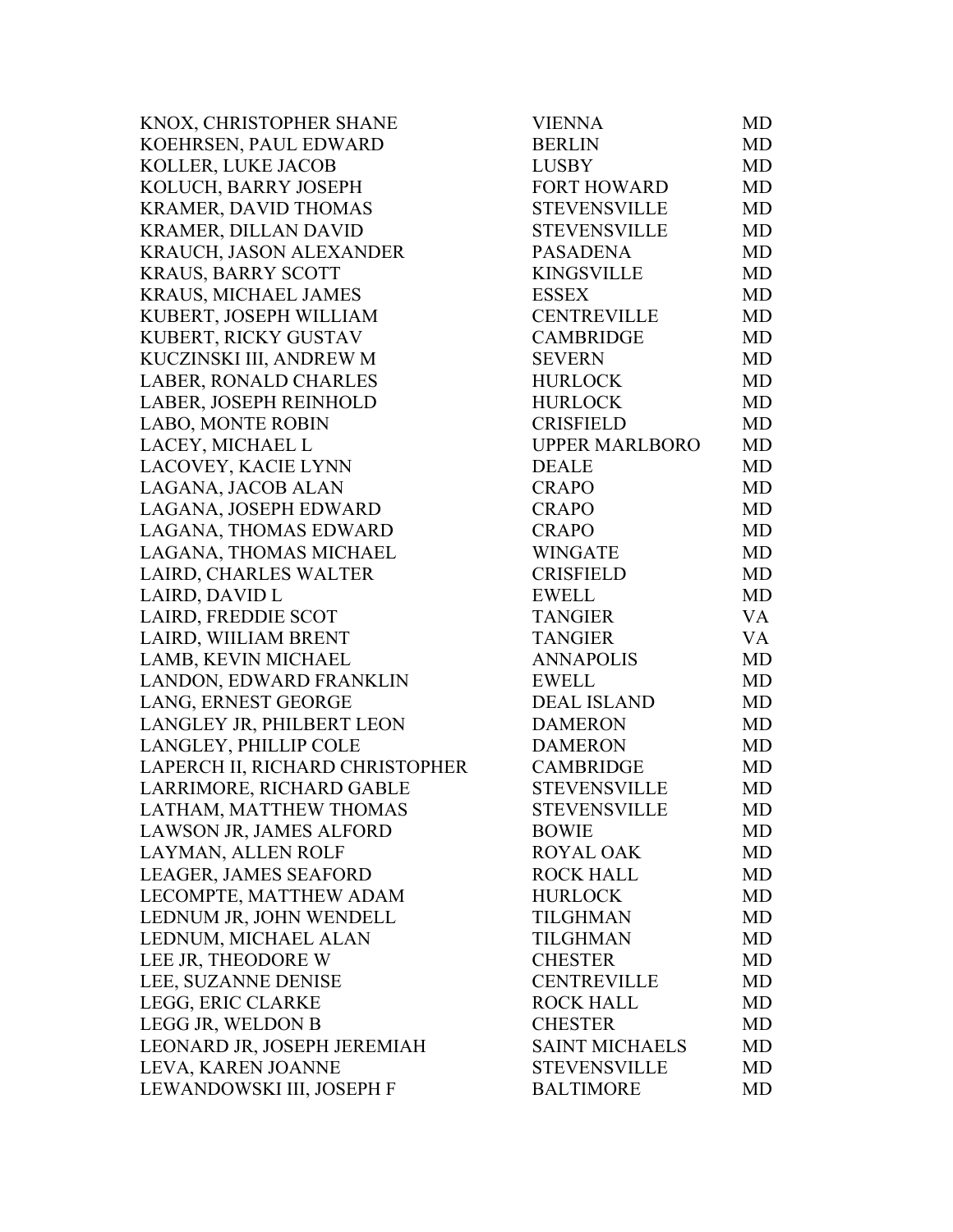| LEWIS, BURL CORNELL        | <b>CAMBRIDGE</b>       | MD.       |
|----------------------------|------------------------|-----------|
| LEWIS, CHRISTOPHER SHANNON | <b>GREENSBORO</b>      | MD.       |
| LEWIS, CODY HOWARD         | <b>EAST NEW MARKET</b> | <b>MD</b> |
| LEWIS, DENISE PHELAN       | <b>CAMBRIDGE</b>       | MD.       |
| LEWIS, FRED HOWARD         | <b>EAST NEW MARKET</b> | MD.       |
| LEWIS, JASON CHRISTOPHER   | <b>MARDELA SPRINGS</b> | MD.       |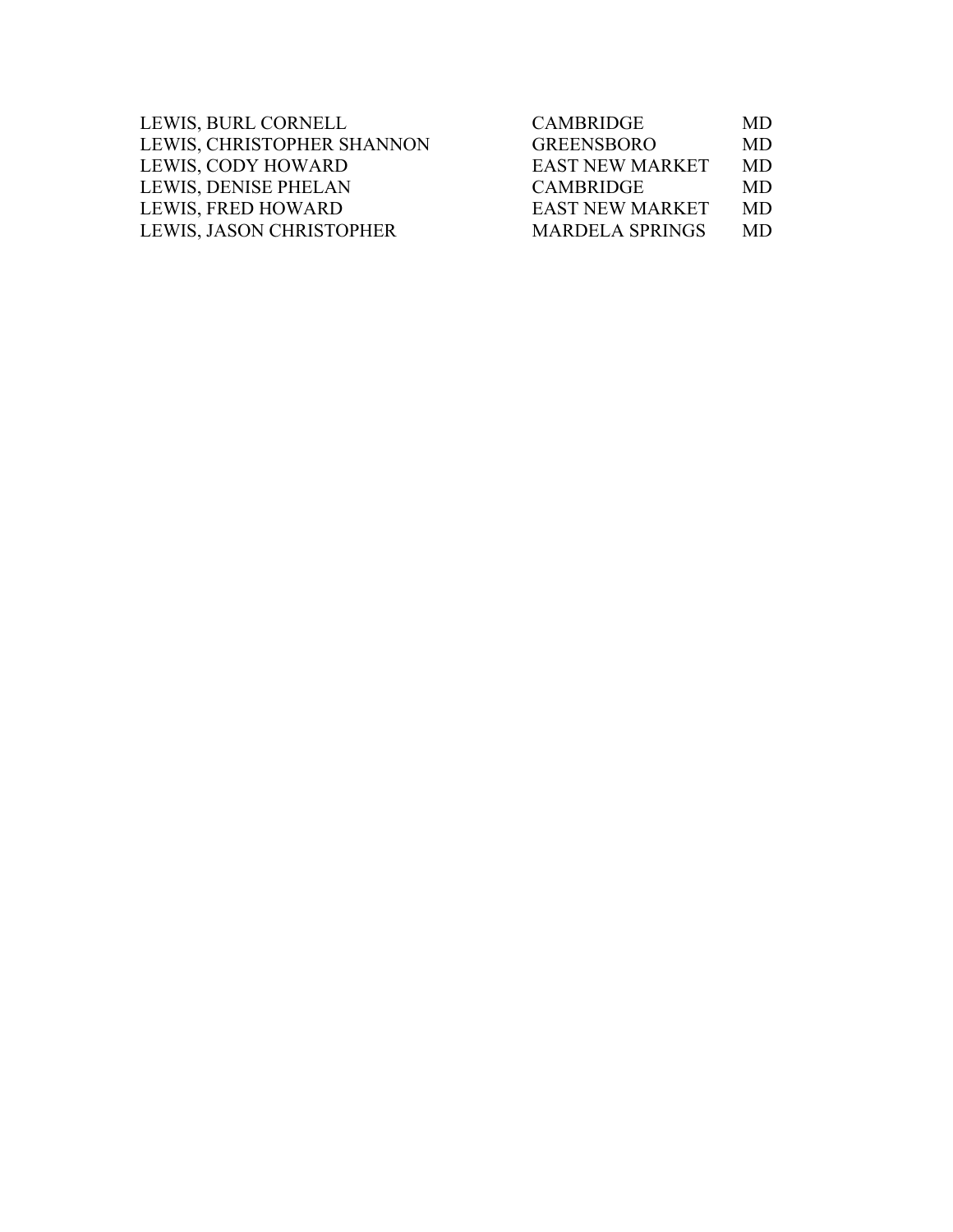**As of September 14, 2020 at 10:00 AM**, the Department of Natural Resources Fisheries Service has not received the following **July finfish** harvest reports from the following commercial fishermen. These reports were due to the Department on **August 10th**. If your name appears on this list and you have already submitted your July finfish harvest reports, please contact the Department at 1-800-893-2722 to ensure that your harvest reports have been received. If your name appears on these lists and you have not submitted your reports, please do so no later than September 30, 2020. If you continue to submit late reports for future months, it may result in your fishing license being suspended.

## **Missing Finfish Reports for July 2020**

LEWIS, JULIE CANNON LLOYD, ANDREW BRIAN LOMAX, JOHN DENNY LONG III, RICHARD BARNETT LOVELESS, DONALD EDWARD LOWERY JR, EDWARD BRUCE LOWERY, GREGORY DAWSON LOWMAN, TRAVIS LUBIN, PETER WILLIAM LUMPKIN, EDWARD C LUMPKINS, RYAN H LUMPKINS, DENISE S LUMPKINS, ROBERT LANCE LUMPKINS, ROBERT M LYNCH III, JAMES ANDREW MACEWEN, KENNETH W MAGUIRE, DOUGLAS ALAN MAJORS, WILLIAM EDWARD MALCZEWSKI, CODY DOUGLAS MALCZEWSKI, MICHAEL JOHN MALEC, NICOLE MARIE MALEC, PATRICK JOSEPH MALEC, VINCENT JOSEPH MALEC, BRANDON JOSEPH MALEC, FRANCES MALIK, BARCLAY ALLEN MALLONEE III, DANIEL KENNETH MANDERS, MARK E MARCANO-JAVIER, RICARDO MIGUEL MARIANO SR, DANIEL MERCHDO MARSH, SAMUEL MILES WESTOVER MD

| <b>EAST NEW MARKET</b> | <b>MD</b> |
|------------------------|-----------|
| <b>ROCK HALL</b>       | <b>MD</b> |
| <b>EASTON</b>          | <b>MD</b> |
| <b>EASTON</b>          | <b>MD</b> |
| <b>FISHING CREEK</b>   | MD        |
| <b>MCDANIEL</b>        | <b>MD</b> |
| <b>TILGHMAN</b>        | <b>MD</b> |
| <b>EDGEWATER</b>       | <b>MD</b> |
| <b>WITTMAN</b>         | <b>MD</b> |
| <b>SHADY SIDE</b>      | <b>MD</b> |
| PINEY POINT            | <b>MD</b> |
| <b>LEONARDTOWN</b>     | <b>MD</b> |
| <b>LEONARDTOWN</b>     | <b>MD</b> |
| PINEY POINT            | <b>MD</b> |
| <b>CHURCH HILL</b>     | <b>MD</b> |
| <b>DEALE</b>           | MD        |
| <b>OCEAN CITY</b>      | <b>MD</b> |
| <b>MARDELA SPRINGS</b> | MD        |
| <b>CORDOVA</b>         | <b>MD</b> |
| <b>CORDOVA</b>         | <b>MD</b> |
| <b>ESSEX</b>           | <b>MD</b> |
| <b>BALTIMORE</b>       | <b>MD</b> |
| <b>ESSEX</b>           | MD        |
| <b>BALTIMORE</b>       | <b>MD</b> |
| <b>ESSEX</b>           | MD        |
| <b>RIDGELY</b>         | <b>MD</b> |
| <b>EDGEWATER</b>       | MD        |
| <b>TRACYS LANDING</b>  | <b>MD</b> |
| <b>MIDDLE RIVER</b>    | MD        |
| <b>MARION STATION</b>  | <b>MD</b> |
| <b>WESTOVED</b>        | MT        |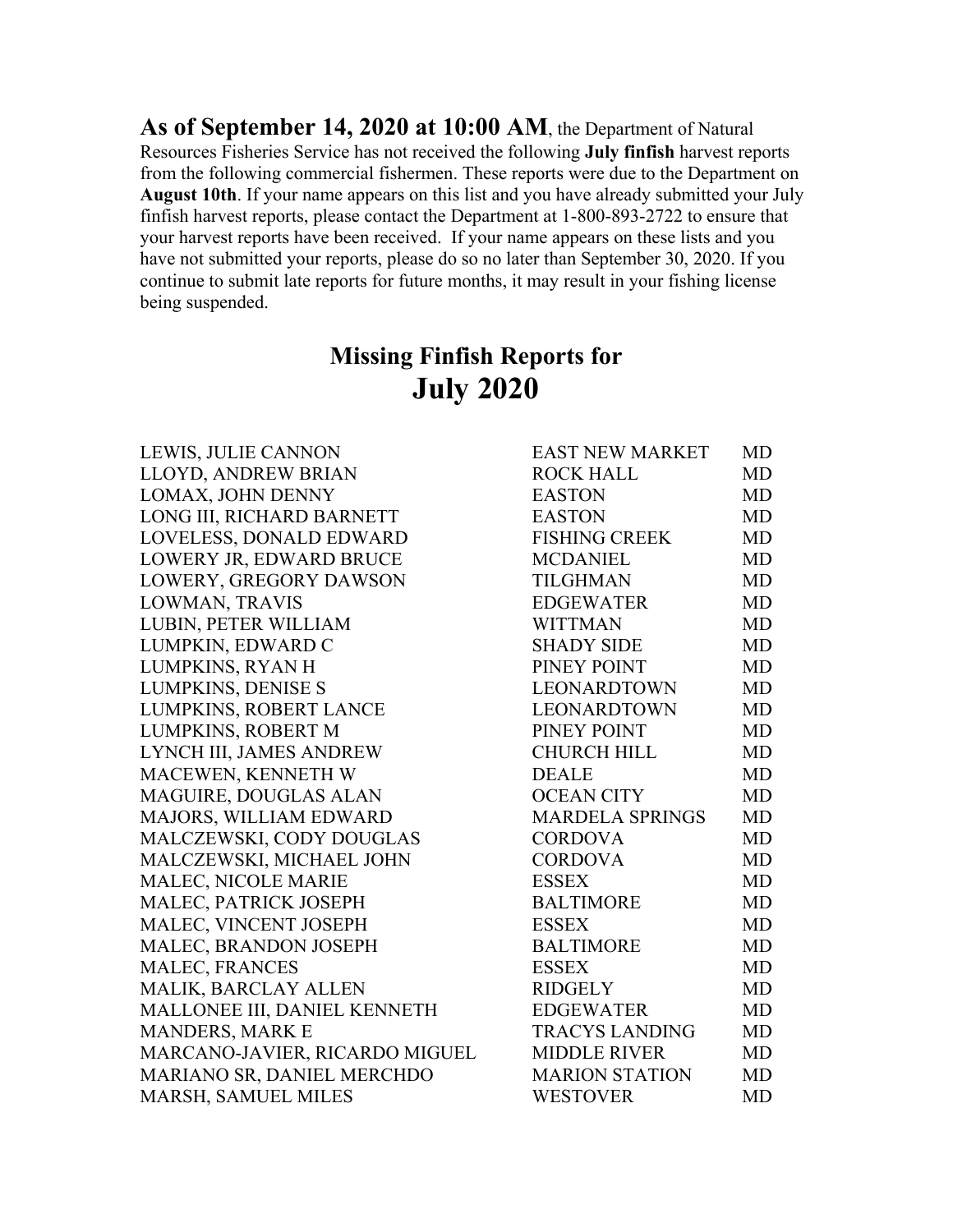MARSH, WILLIAM A MARSHALL, JAMIE EVANS MARSHALL, WILLARD RUSSELL MARSHALL, KEVIN DEAN MARSHALL, DAVID SHERWOOD MARSHALL, KEVIN MICHAEL MARSHALL, ADAM JOSEPH MARSHALL JR, HORACE LEE MARSHALL, DALE MARTELL, ROBERT JEROME MARTINEK, HOWARD F MARVEL, LANCE STEVEN MARVEL, CHRISTOPHER LEE MASON SR, DAVID WINFIELD MASON, HANNAH TAYLOR MASTRONARDI JR, DANIEL JOSEPH MASTRONARDI, DANIEL JOSEPH MATTES JR, ANDREW JOHN MATTES JR, GEORGE JOHN MATTINGLY, TODD EUGENE MAUK, DANIEL PHILIP MAYER, BRIAN LEE MAYHORN, DOUGLAS FRAZIER MCCLELLAND, LEROY JAY MCCLOSKEY II, ARTHUR L MCCREADY, AARON STERLING MCCREADY, MICHAEL KEVIN MCGLAUGHLIN, PRISCILLA LANE MCKINNEY, AARON HARPER MCNAMARA JR, WILLIAM RAYMOND MCNEAL, RAYMOND M MELVIN III, JAMES ERDMAN MENDE, BRANDON HOWARD MERCIER, CRAIG A MEREDITH, MATTHEW ALPHONES MESSENGER JR, ROBERT WAYNE MEYER, BRITTANY LYNN MEYER, ENZLE ROY MEYER, BRENDA LYNN MEYER, VINCENT THEODORE MIDDLETON, MICHAEL MILLS MILLER, CRAIG D MILLER, EDWARD GEORGE MILLIGAN JR, JOHN HARRISON MILLS, DARREL JAY MISTR, WILLIAM ANDERSON

| <b>EWELL</b>           | <b>MD</b> |
|------------------------|-----------|
| <b>WESTOVER</b>        | <b>MD</b> |
| <b>ROCK HALL</b>       | MD        |
| EAST NEW MARKET        | <b>MD</b> |
| <b>MARION</b>          | MD        |
| <b>HURLOCK</b>         | <b>MD</b> |
| <b>BRANDYWINE</b>      | <b>MD</b> |
| <b>MARION</b>          | <b>MD</b> |
| <b>CRISFIELD</b>       | <b>MD</b> |
| <b>PASADENA</b>        | <b>MD</b> |
| <b>VIENNA</b>          | <b>MD</b> |
| <b>CRISFIELD</b>       | <b>MD</b> |
| <b>GRASONVILLE</b>     | MD        |
| <b>CRISFIELD</b>       | <b>MD</b> |
| <b>CRISFIELD</b>       | <b>MD</b> |
| <b>RHODESDALE</b>      | <b>MD</b> |
| <b>PRESTON</b>         | MD        |
| <b>BALTIMORE</b>       | MD        |
| <b>BALTIMORE</b>       | MD        |
| <b>MECHANICSVILLE</b>  | <b>MD</b> |
| <b>STREET</b>          | <b>MD</b> |
| <b>BOWIE</b>           | <b>MD</b> |
| <b>TODDVILLE</b>       | MD        |
| <b>MIDDLE RIVER</b>    | MD        |
| <b>CECILTON</b>        | <b>MD</b> |
| PRINCESS ANNE          | MD        |
| PRINCESS ANNE          | <b>MD</b> |
| <b>FISHING CREEK</b>   | <b>MD</b> |
| <b>TILGHMAN</b>        | <b>MD</b> |
| <b>BRANDYWINE</b>      | <b>MD</b> |
| <b>TALL TIMBERS</b>    | <b>MD</b> |
| <b>RIDGELY</b>         | <b>MD</b> |
| <b>SECRETARY</b>       | MD        |
| <b>PASADENA</b>        | MD        |
| <b>SPARKS GLENCOE</b>  | MD        |
| <b>BALTIMORE</b>       | MD        |
| <b>JOPPA</b>           | <b>MD</b> |
| <b>DUNDALK</b>         | MD        |
| <b>JOPPA</b>           | MD        |
| <b>JOPPA</b>           | <b>MD</b> |
| <b>CENTREVILLE</b>     | MD        |
| <b>CROWNSVILLE</b>     | MD        |
| <b>BALTIMORE</b>       | <b>MD</b> |
| <b>PRESTON</b>         | MD        |
| <b>EAST NEW MARKET</b> | <b>MD</b> |
| <b>COLORA</b>          | MD        |
|                        |           |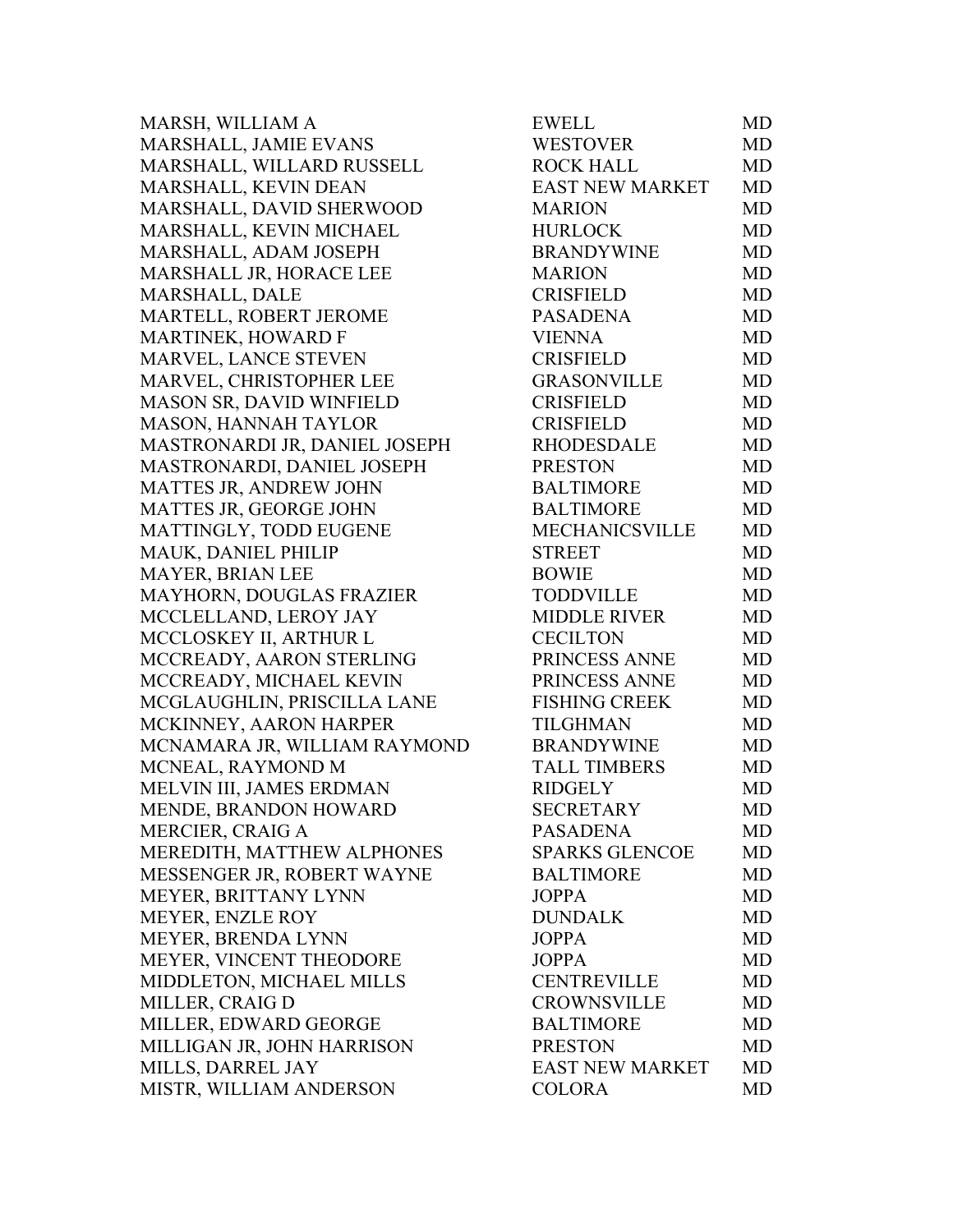MONZEGLIO, SCOTT ALLAN MOORE, ERIC MARTIN MOORE, MICHAEL ANDREW MOORE III, ALONZA JAMES MORGAN JR, CLARENCE HENRY MORGAN JR, RAYMOND S MORGAN, RUSSELL N MORLEY, CHRISTOPHER JOHN MORMELLO, GARY STEPHAN MOROTTI JR, JOSEPH J MORRIS, CONRAD B MORRIS, NANCY T MORRIS, NATHAN EDWARD MORRIS, ROGER HADDAWAY MOTLEY, JACOB WAYNE MOTOVIDLAK, MACY FAYE MOULD JR, RONALD WILLIAM MUFFOLETTO, DANIEL SAMUEL MUMFORD, JASON BOWEN MURPHY, BARBARA SCHARCH MURPHY, LAWRENCE MICHAEL MURPHY, PATRICK BARTLETT MURPHY, ROBERT C NEITZEY, WILLIAM CHARLES NELSON, BRENT DARRELL NELSON, THOMAS MAURICE NEWBERRY, ROBERT HODGE NEWCOMB, JAY LEONARD NEWMAN JR, THOMAS EDWARD NGUYEN, HUNG VAN NGUYEN, THANG VAN NOLAN III, EDWARD F NOVAK JR, DONALD H NOWELL, THOMAS DEWITT NUESLEIN, CHRISTINA M NUESLEIN, MATTHEW W NUESLEIN, RICHARD W O DONNELL, JAMES RICHARD OBERENDER, MICHAEL ALVIN O'CONNER, PAUL M O'CONNOR, DANIEL J ODONNELL, NICHOLAS MICHAEL ODONNELL, ROBIN CLAUDIA LOWERY OLIVER III, THOMAS CLARENCE OLIVER JR, JAMES M O'NEILL, WILLIAM LINDEN

| <b>CHESTER</b>         | MD        |
|------------------------|-----------|
| <b>TALL TIMBERS</b>    | <b>MD</b> |
| <b>CAMBRIDGE</b>       | MD        |
| <b>TANGIER</b>         | <b>VA</b> |
| <b>STEVENSVILLE</b>    | <b>MD</b> |
| <b>AVENUE</b>          | MD        |
| <b>CRISFIELD</b>       | <b>MD</b> |
| PINEY POINT            | <b>MD</b> |
| <b>CRISFIELD</b>       | MD        |
| <b>STEVENSVILLE</b>    | <b>MD</b> |
| <b>CLEMENTS</b>        | <b>MD</b> |
| <b>SAINT INIGOES</b>   | <b>MD</b> |
| <b>QUEENSTOWN</b>      | MD        |
| <b>CHURCH CREEK</b>    | <b>MD</b> |
| <b>MADISON</b>         | <b>MD</b> |
| <b>WITTMAN</b>         | MD        |
| <b>DEALE</b>           | <b>MD</b> |
| <b>TRAPPE</b>          | <b>MD</b> |
| <b>NEWARK</b>          | MD        |
| <b>TILGHMAN</b>        | <b>MD</b> |
| <b>TILGHMAN</b>        | <b>MD</b> |
| <b>TILGHMAN</b>        | <b>MD</b> |
| <b>CHARLOTTE HALL</b>  | MD        |
| <b>LOTHIAN</b>         | <b>MD</b> |
| <b>ROCK HALL</b>       | <b>MD</b> |
| <b>ROCK HALL</b>       | MD        |
| <b>CRUMPTON</b>        | <b>MD</b> |
| <b>CHURCH CREEK</b>    | <b>MD</b> |
| <b>SWANQUARTER</b>     | NC        |
| <b>DENTON</b>          | <b>MD</b> |
| <b>SALISBURY</b>       | <b>MD</b> |
| PINEY POINT            | <b>MD</b> |
| <b>SOLOMONS</b>        | <b>MD</b> |
| <b>LA PLATA</b>        | MD        |
| <b>HOLLYWOOD</b>       | <b>MD</b> |
| <b>HOLLYWOOD</b>       | MD        |
| <b>HOLLYWOOD</b>       | MD        |
| <b>GRASONVILLE</b>     | <b>MD</b> |
| <b>CRAPO</b>           | MD        |
| <b>CHESAPEAKE BEAC</b> | MD        |
| <b>VALLEY LEE</b>      | <b>MD</b> |
| <b>EASTON</b>          | MD        |
| <b>GRASONVILLE</b>     | MD        |
| <b>MADISON</b>         | MD        |
| <b>BUSHWOOD</b>        | <b>MD</b> |
| PRINCE FREDERIC        | MD        |
|                        |           |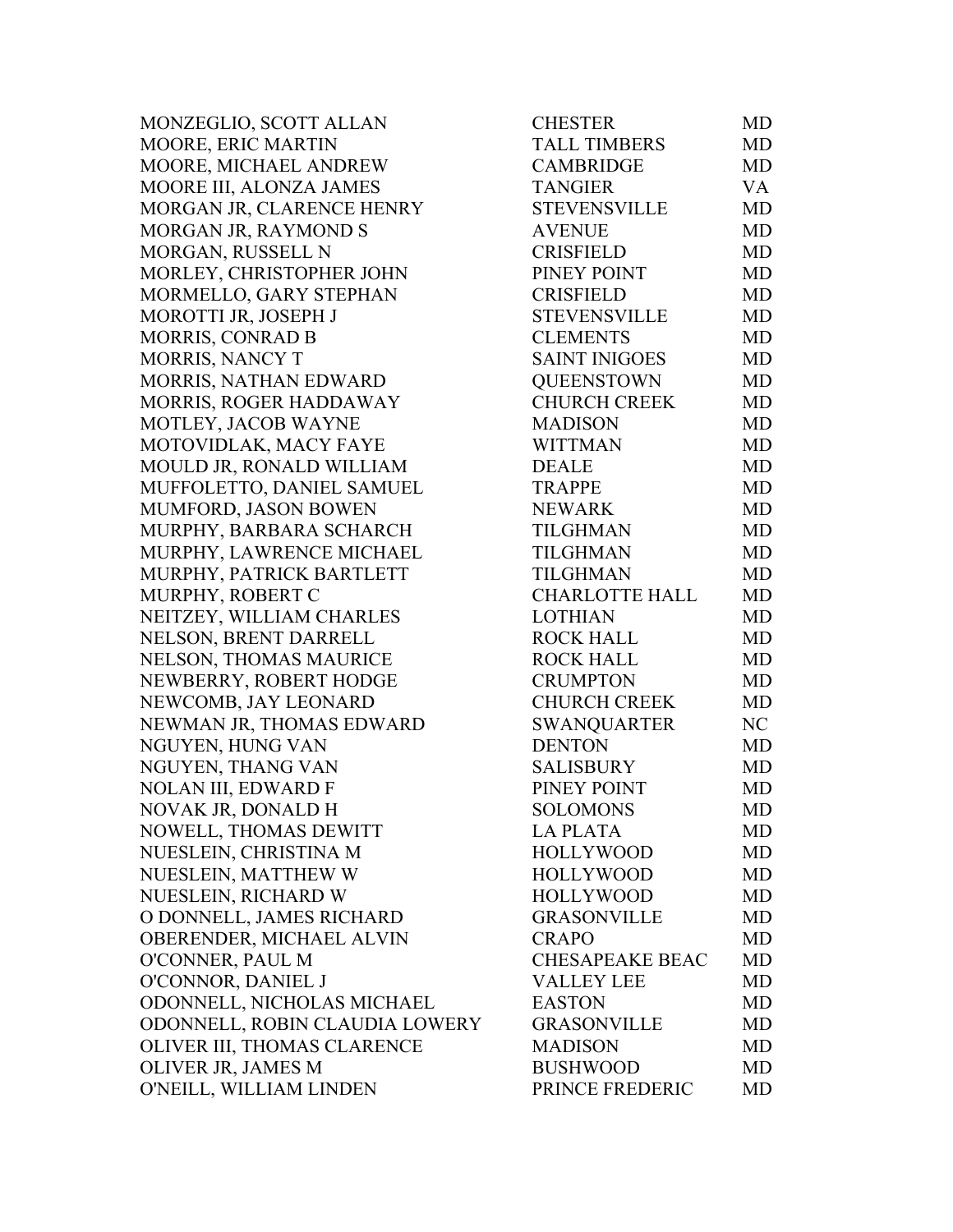OSAKOWICZ, MARTIN L OSTROWSKI, THOMAS JOHN OVERHOLT, CARROLL LEE PAPA, WILLIAM STANLEY PAPA, ALLISON RAWLEY PARKINSON SR, ROBERT ALLEN PARKS JR, JOHN GARY PARKS, NORMAN BRADY PARKS, MICHAEL ANTHONY PARKS, JOSH CHRISTOPHER PARKS, JOAN BRAMBLE PARKS, JEREMY EDWARD PARKS JR, LOUIS W PARKS JR, BRUCE ALLEN PARKS IV, LOGAN WESLEY PARKS III, JOHN ALBERT PARKS, BENJAMIN GARY PATCHETT III, DORSEY DUDLEY PAUL, CODY LOGAN PAUL, DWANE R PEARSON, KENNETH FRANCIS PEET, KYLE SEAN PELL BROS INC PEPPER III, GEORGE FORD PEPPER, KYLE RYAN PERRY JR, DONALD LEE PERRY, ISAIAH L PERRY, JUSTIN MATTHEW PFEIFFER, STEPHEN PHILLIPS, BARRY LEE PHILLIPS, CRISTEN ANN PHILLIPS, GREGORY GORDON PHILLIPS, HARRY C PHILLIPS, MARK CLETUS PIASECKI, MICHAEL GEORGE PICKENS, WILLIAM SHANNON PIERCE II, RAYMOND R PIERCE, DONALD CHARLES PIERZCHALSKI, THOMAS JOHN PINE, BRYAN MICHAEL PITTMAN, KURTIS MILBOURN PLETZER, ZACHARY PAUL PLUMER JR, MICHAEL D POORE JR, ALAN THOMAS POORE, CARRIE A POORE, JON PHINEAS

| <b>NEWBURG</b>         | MD        |
|------------------------|-----------|
| <b>STEVENSVILLE</b>    | MD        |
| <b>POCOMOKE</b>        | MD        |
| <b>CRISFIELD</b>       | <b>MD</b> |
| <b>SALISBURY</b>       | <b>MD</b> |
| <b>DEAL ISLAND</b>     | <b>MD</b> |
| <b>MARDELA SPRINGS</b> | MD        |
| <b>TANGIER</b>         | VA        |
| <b>SMITH ISLAND</b>    | <b>MD</b> |
| <b>WOOLFORD</b>        | <b>MD</b> |
| <b>CHURCH CREEK</b>    | <b>MD</b> |
| <b>TANGIER</b>         | <b>VA</b> |
| <b>DEALE</b>           | MD        |
| <b>TANGIER</b>         | <b>VA</b> |
| <b>CAMBRIDGE</b>       | <b>MD</b> |
| <b>CHURCH CREEK</b>    | <b>MD</b> |
| <b>CAMBRIDGE</b>       | <b>MD</b> |
| <b>CENTREVILLE</b>     | <b>MD</b> |
| <b>WOOLFORD</b>        | <b>MD</b> |
| <b>CHURCH CREEK</b>    | <b>MD</b> |
| <b>KING GEORGE</b>     | <b>VA</b> |
| <b>BERLIN</b>          | <b>MD</b> |
| <b>FAIRFAX</b>         | <b>VA</b> |
| <b>TILGHMAN</b>        | <b>MD</b> |
| <b>EASTON</b>          | <b>MD</b> |
| <b>ROCK HALL</b>       | MD        |
| <b>COLUMBIA</b>        | <b>MD</b> |
| <b>ROCK HALL</b>       | <b>MD</b> |
| CHARLOTTE HALL         | MD        |
| <b>CHURCH CREEK</b>    | <b>MD</b> |
| <b>FISHING CREEK</b>   | MD        |
| <b>SHERWOOD</b>        | <b>MD</b> |
| <b>FISHING CREEK</b>   | MD        |
| <b>FISHING CREEK</b>   | MD        |
| <b>GALENA</b>          | MD        |
| <b>EASTON</b>          | MD        |
| <b>WALDORF</b>         | MD        |
| <b>ROCK HALL</b>       | <b>MD</b> |
| <b>PASADENA</b>        | MD        |
| <b>ESSEX</b>           | <b>MD</b> |
| PRINCESS ANNE          | MD        |
| <b>WYE MILLS</b>       | <b>MD</b> |
| <b>NEWBURG</b>         | <b>MD</b> |
| <b>BOZMAN</b>          | MD        |
| <b>NORTH EAST</b>      | MD        |
| <b>NORTH EAST</b>      | MD        |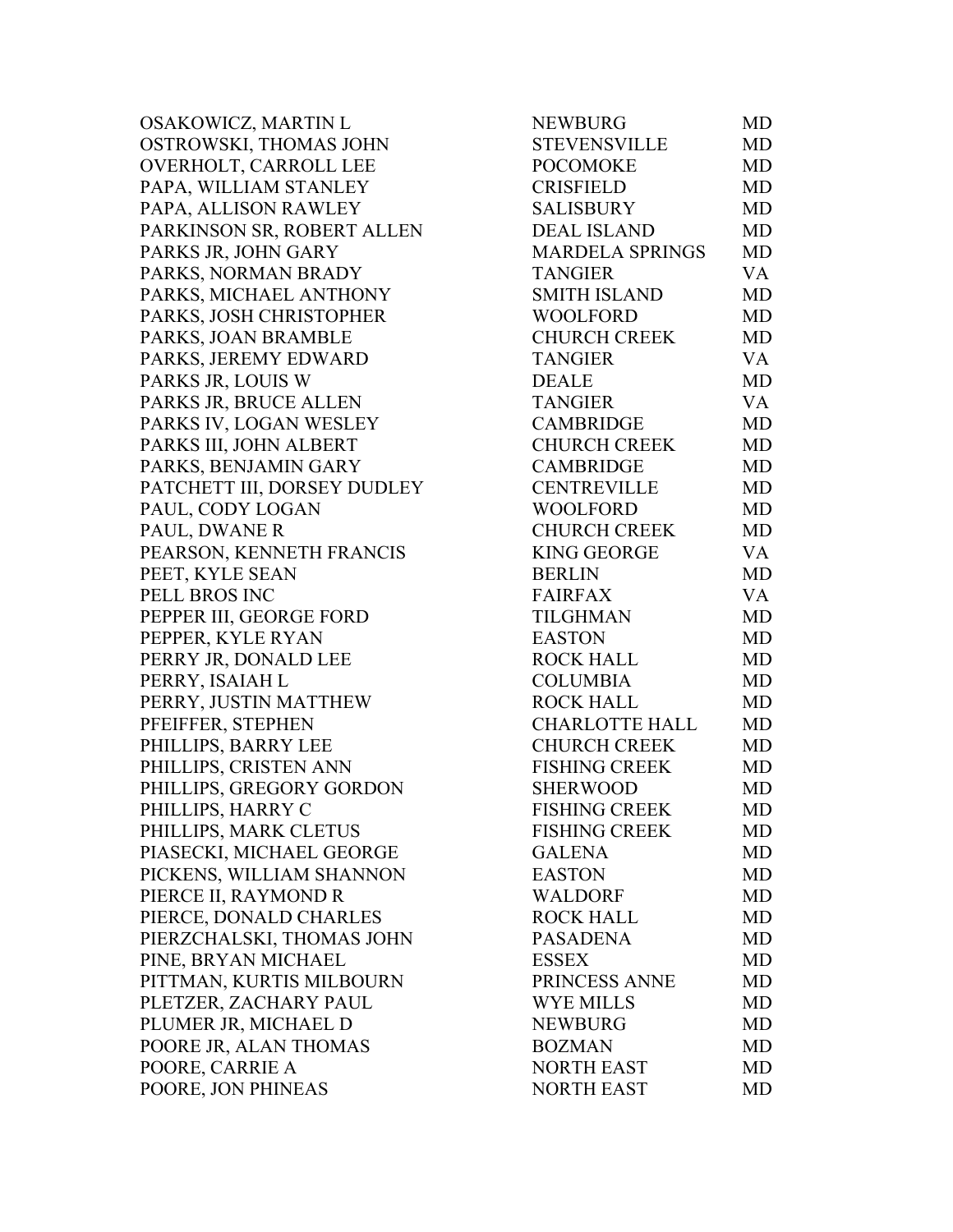PORTER, STEVEN CARL PORTER, KYLE WILLIAM PORTER, NORMAN CARL PRICE, JOSEPH ALBERT PRICE, JAMES THOMAS PRICE, GREGORY WESLEY PRICE III, CHARLES HENRY WESLEY PRICE JR, LLOYD PRITCHETT, BRIAN L QUATHAMER, JAMES HENRY QUILLEN, JAMES PATRICK QUINN, DAVID ALAN RAIMOND, VINCENT JONATHAN RALEIGH, TINA LEE RATCLIFFE III, JAMES TYLER RAUL, JAMIE TRAVIS RAWLINGS, ADAM FREDERICK READMOND, DAVID EDWARD REBURN JR, RICHARD B REED JR, CHARLES DUDLEY REESE SR, JAMES PATRICK REHAK, JAMES MARTIN REUWER, MICHAEL SCOTT REYNOLDS II, HARRY FREDERICK REYNOLDS, STEVEN A RICE, MICHAEL W RICE, DAVID SPENCER RILEY, BRIAN KEITH RINGGOLD, RICHARD TRENT RINGGOLD JR, JOHN BERNARD RIPPLE, CLARK ANTHONY RITTER, JAKE PATTON ROBBINS, JASON MICHAEL ROBERTSON JR, JOHN FREDERICK ROBINSON III, ALBERT GIBBY ROBINSON, RODNEY ROBERT ROBINSON IV, ALBERT GIBBY ROBINSON, BRIAN DOUGLAS RODNEY, GEORGE DEFORD ROGERS, DOUGLAS ALBERT ROGERS, RICHARD R RORABAUGH, ROBERT CHARLES ROSSING, CALEB ELLIOTT ROWE, CONNER ROBERT ROWE, LANCE GRAYSON MITCHELL ROY, HEATH

| ROCK HALL              | MD        |
|------------------------|-----------|
| <b>ROCK HALL</b>       | MD        |
| <b>ROCK HALL</b>       | MD        |
| CHESTERTOWN            | MD        |
| CHESTERTOWN            | <b>MD</b> |
| <b>CHANCE</b>          | <b>MD</b> |
| <b>ROCK HALL</b>       | <b>MD</b> |
| <b>GRASONVILLE</b>     | <b>MD</b> |
| <b>CAMBRIDGE</b>       | <b>MD</b> |
| <b>DENTON</b>          | <b>MD</b> |
| <b>CRUMPTON</b>        | MD        |
| <b>CHURCH HILL</b>     | MD        |
| <b>ROCK HALL</b>       | <b>MD</b> |
| <b>ROCK HALL</b>       | <b>MD</b> |
| <b>SALISBURY</b>       | <b>MD</b> |
| <b>RIDGELY</b>         | <b>MD</b> |
| <b>EDGEWATER</b>       | MD        |
| GRASONVILLE            | MD        |
| <b>CENTREVILLE</b>     | <b>MD</b> |
| CHESTERTOWN            | <b>MD</b> |
| <b>CRISFIELD</b>       | <b>MD</b> |
| <b>BALTIMORE</b>       | MD        |
| <b>DENTON</b>          | <b>MD</b> |
| <b>NORTH EAST</b>      | MD        |
| <b>CHESAPEAKE BEAC</b> | <b>MD</b> |
| <b>NEWBURG</b>         | <b>MD</b> |
| <b>DENTON</b>          | <b>MD</b> |
| <b>SNOW HILL</b>       | <b>MD</b> |
| <b>HENDERSON</b>       | <b>MD</b> |
| <b>CHESTER</b>         | MD        |
| MECHANICSVILLE         | MD        |
| <b>PERRYVILLE</b>      | MD        |
| <b>FISHING CREEK</b>   | MD        |
| <b>NEWBURG</b>         | <b>MD</b> |
| <b>CAMBRIDGE</b>       | <b>MD</b> |
| <b>TODDVILLE</b>       | <b>MD</b> |
| <b>CAMBRIDGE</b>       | <b>MD</b> |
| <b>PRESTON</b>         | <b>MD</b> |
| <b>ROCK HALL</b>       | <b>MD</b> |
| <b>ELKTON</b>          | <b>MD</b> |
| <b>EDGEWATER</b>       | <b>MD</b> |
| <b>CENTREVILLE</b>     | <b>MD</b> |
| <b>HENDERSON</b>       | <b>MD</b> |
| <b>ELKTON</b>          | <b>MD</b> |
| <b>ELKTON</b>          | <b>MD</b> |
| <b>OUEENSTOWN</b>      | <b>MD</b> |
|                        |           |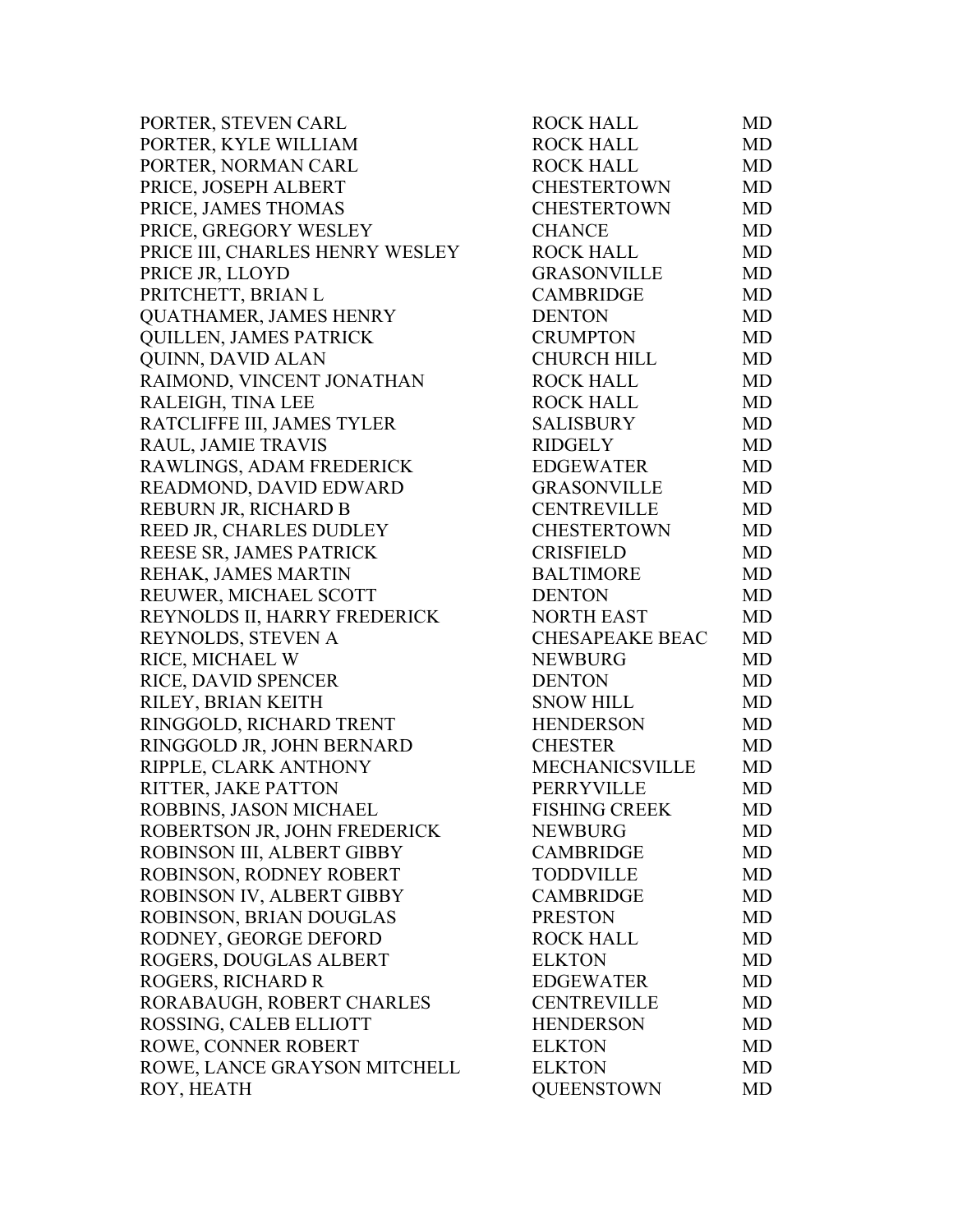| RUARK, GARY ROY                | <b>FISHING CREEK</b>   | <b>MD</b> |
|--------------------------------|------------------------|-----------|
| <b>RUARK, GARY SCOTT</b>       | <b>CHURCH CREEK</b>    | <b>MD</b> |
| RUARK SR, JOSEPH KENNETH       | <b>CHURCH CREEK</b>    | MD        |
| RUARK JR, RALPH A              | <b>CAMBRIDGE</b>       | <b>MD</b> |
| RUARK JR, JOSEPH KENNETH       | <b>FISHING CREEK</b>   | MD        |
| RUARK JR, FREDERICK            | <b>CAMBRIDGE</b>       | <b>MD</b> |
| RUPPERT, CONNOR GLENNON        | <b>CHESTER</b>         | <b>MD</b> |
| RUSSELL II, JAMES THEODORE     | <b>BUSHWOOD</b>        | <b>MD</b> |
| RUSSELL, BRIAN THOMAS          | <b>GREAT MILLS</b>     | <b>MD</b> |
| RUSSELL, FRANCIS JACK          | PINEY POINT            | <b>MD</b> |
| RUSSELL, JOSEPH SCOTT          | <b>LEXINGTON PARK</b>  | <b>MD</b> |
| RUSSELL, TIMOTHY M             | <b>SAINT MARYS CIT</b> | <b>MD</b> |
| RUTH, MICHAEL LEE              | <b>CHURCH HILL</b>     | <b>MD</b> |
| <b>SADLER, KENT CONLEY</b>     | <b>TILGHMAN</b>        | <b>MD</b> |
| SADLER, RALEIGH WILLIAM        | <b>BERLIN</b>          | <b>MD</b> |
| <b>SALMON, JOHN CHARLES</b>    | <b>BOZMAN</b>          | <b>MD</b> |
| SALMON, SCOTT A                | <b>STOCKTON</b>        | <b>MD</b> |
| SATCHELL III, CURTIS CLAUDE    | <b>TRAPPE</b>          | <b>MD</b> |
| SCHAEFER, MICHAEL LOUIS        | <b>QUEENSTOWN</b>      | <b>MD</b> |
| SCHARCH, THOMAS HARVEY DOWNES  | <b>DENTON</b>          | <b>MD</b> |
| SCHIAVONE II, WILLIAM J        | <b>OWINGS</b>          | <b>MD</b> |
| SCHNAITMAN, CHARLES HARRY      | <b>WYE MILLS</b>       | <b>MD</b> |
| SCHNAITMAN, GARY EVANS         | <b>SAINT MICHAELS</b>  | <b>MD</b> |
| SCHNAITMAN, THOMAS LEE         | <b>SAINT MICHAELS</b>  | <b>MD</b> |
| <b>SCHNECK, CASEY PATRICK</b>  | <b>STEVENSVILLE</b>    | <b>MD</b> |
| SCHNOOR, RICHARD GEORGE        | <b>RIDGELY</b>         | MD        |
| <b>SCHUG, DAVID A</b>          | <b>HUNTINGTOWN</b>     | <b>MD</b> |
| SCHULTE JR, DAVID THOMAS       | <b>CAMBRIDGE</b>       | <b>MD</b> |
| SCHULTZ, FRANCIS EARL          | <b>RIDGELY</b>         | <b>MD</b> |
| <b>SCHUYLER, NORMAN LEMUEL</b> | <b>CAMBRIDGE</b>       | <b>MD</b> |
| <b>SCOTT JR, ALLEN V</b>       | <b>SOLOMONS</b>        | MD        |
| <b>SCOTT, MICHAEL PAGE</b>     | <b>POCOMOKE</b>        | <b>MD</b> |
| <b>SCOTT, ERIC ANTHONY</b>     | <b>LUSBY</b>           | MD        |
| <b>SCOTT SR, RONALD A</b>      | <b>SAINT LEONARD</b>   | MD        |
| <b>SCOTTEN, NORMAN G</b>       | <b>GALESVILLE</b>      | <b>MD</b> |
| SEAMAN II, MICHAEL SCOTT       | <b>PERRYMAN</b>        | <b>MD</b> |
| <b>SEARS, MARY CATHERINE</b>   | <b>WINGATE</b>         | <b>MD</b> |
| <b>SENS, CHARLES F</b>         | <b>CHESAPEAKE BEAC</b> | MD        |
| SERMAN JR, JOSEPH EDWARD       | <b>SNOW HILL</b>       | <b>MD</b> |
| <b>SEWELL, STEVEN CRAIG</b>    | <b>CENTREVILLE</b>     | <b>MD</b> |
| <b>SEYMOUR, JAY S</b>          | <b>WEST RIVER</b>      | MD        |
| SHAFFER, JAMES ALEXANDER       | <b>BERLIN</b>          | <b>MD</b> |
| <b>SHAW, MICHAEL W</b>         | <b>LUSBY</b>           | <b>MD</b> |
| <b>SHECKELS, CASEY EVAN</b>    | <b>MECHANICSVILLE</b>  | <b>MD</b> |
| <b>SHELTON, ROBERT W</b>       | <b>KING GEORGE</b>     | VA        |
| SHERMAN, CHRISTOPHER ALLER     | <b>TILGHMAN</b>        | <b>MD</b> |
|                                |                        |           |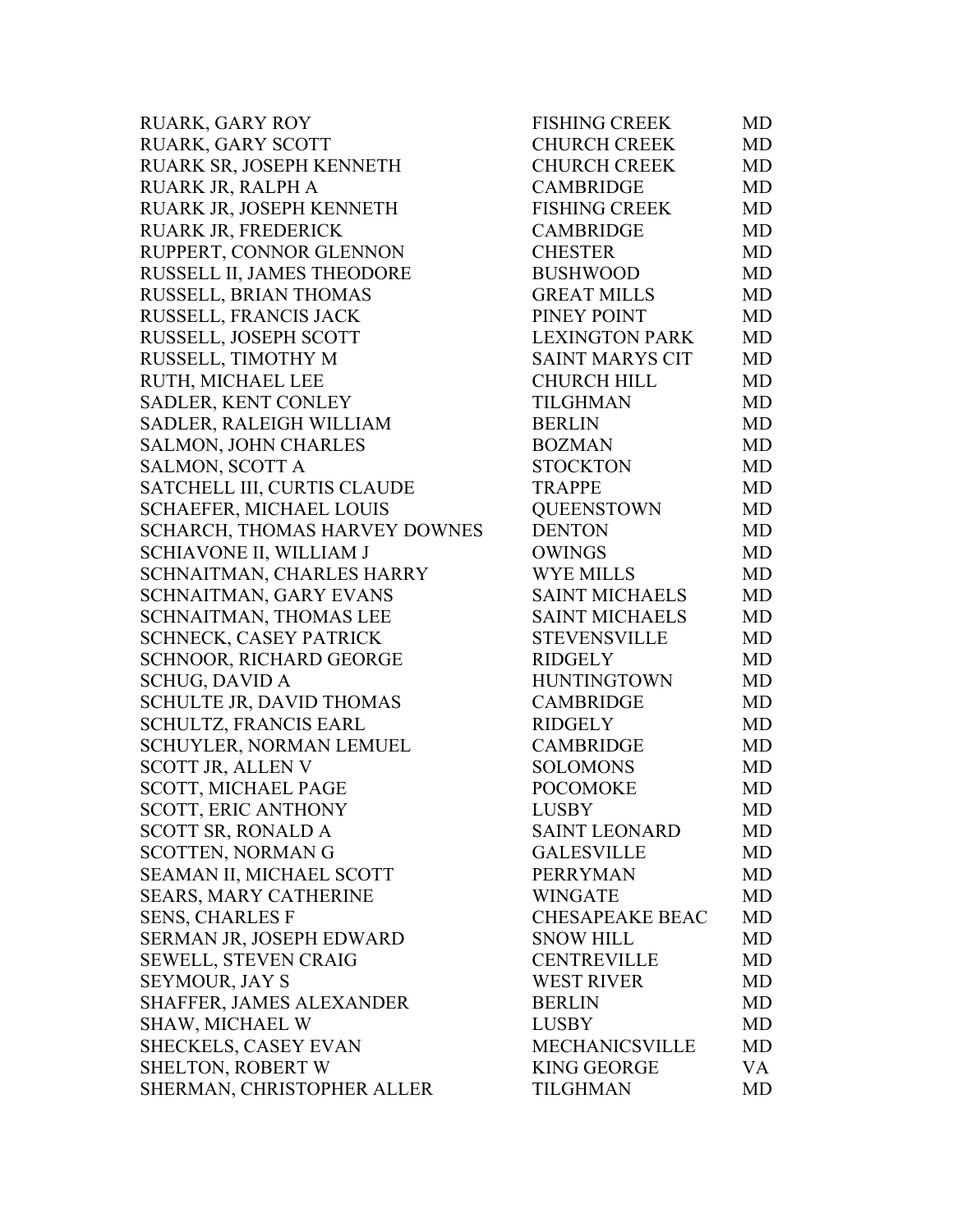| SHERMAN, TEDDY RAY               | <b>RHODESDALE</b>      | MD        |
|----------------------------------|------------------------|-----------|
| SIENKIEWICZ III, EDWARD FRANKLIN | <b>CURTIS BAY</b>      | MD        |
| SIENKIEWICZ, EDWARD F            | <b>CURTIS BAY</b>      | MD        |
| SILVA, ERIC JOAQUIM              | <b>SAINT MICHAELS</b>  | MD        |
| SIMMONS, BOBBIE JO               | <b>FISHING CREEK</b>   | MD        |
| SIMMONS, CURTIS WILLIAM          | <b>FISHING CREEK</b>   | MD        |
| SIMMONS, DONALD C                | <b>TODDVILLE</b>       | MD        |
| SIMMONS, PATRICIA ANN            | <b>FISHING CREEK</b>   | MD        |
| SINDORF III, WARREN EDWARD       | <b>STEVENSVILLE</b>    | <b>MD</b> |
| <b>SKOFF, MARION</b>             | <b>ARNOLD</b>          | MD        |
| SMITH, THOMAS KEITH              | <b>CENTREVILLE</b>     | MD        |
| SMITH, JAMES LLOYD               | <b>LUSBY</b>           | MD        |
| SMITH, JEFFREY S                 | OWINGS                 | MD        |
| SMITH, JERRY R                   | <b>EWELL</b>           | MD        |
| SMITH, WILBUR RONALD             | <b>QUEEN ANNE</b>      | MD        |
| SMITH, LANCE MARTIN              | <b>BEL AIR</b>         | MD        |
| SMITH, OLIVIA CHRISTINE          | <b>BISHOPVILLE</b>     | MD        |
| SMITH, TAMMY JO                  | <b>EAST NEW MARKET</b> | MD        |
| SMITH JR, JOHN OLIVER            | <b>BISHOPVILLE</b>     | MD        |
| SMITH, HAROLD GREGORY            | <b>CENTREVILLE</b>     | <b>MD</b> |
| SMITH, ROBIN LYNN                | <b>CENTREVILLE</b>     | MD        |
| SMITH, DEAN OLIVER               | <b>BISHOPVILLE</b>     | MD        |
| SMITH, CLINTON WESLEY            | <b>SUDLERSVILLE</b>    | MD        |
| <b>SMITH, BILLY GENE</b>         | <b>EWELL</b>           | MD        |
| SMITH JR, STEPHEN MICHAEL        | <b>ROCK HALL</b>       | MD        |
| SMITH JR, THOMAS H               | <b>MARION</b>          | MD        |
| SMITH JR, ALLEN HUEY             | <b>CHURCH CREEK</b>    | MD        |
| SMITH JR, ALAN LEE               | <b>TYLERTON</b>        | MD        |
| SMITH III, THOMAS H              | <b>MARION</b>          | MD        |
| SMITH, HAROLD FRANKLIN           | <b>CENTREVILLE</b>     | MD        |
| SOMERS III, ARTHUR WILLARD       | <b>CRISFIELD</b>       | MD        |
| SOMERS, MAURICE MIDDLETON        | <b>CRISFIELD</b>       | <b>MD</b> |
| <b>SOMERS, PAULA JAYNE</b>       | <b>CRISFIELD</b>       | MD        |
| SOUDER, RICHARD SOMMERVILLE      | <b>GOLDSBORO</b>       | MD        |
| SPENCER, JASON BERNARD           | <b>WINGATE</b>         | MD        |
| <b>SPERL, GARY LEWIS</b>         | <b>STEVENSVILLE</b>    | MD        |
| SPIEGEL, DEREK ANTHONY           | <b>STEVENSVILLE</b>    | MD        |
| SPIEGEL, MICHAEL ANTHONY         | <b>STEVENSVILLE</b>    | MD        |
| SPRINGER III, PAUL MCKAY         | <b>WHITE PLAINS</b>    | MD        |
| SPRY, WILLIAM TRAVIS             | <b>WORTON</b>          | MD        |
| SPURRY JR, JOSEPH CAULK          | <b>EASTON</b>          | MD        |
| SPURRY, JOSEPH C                 | <b>SAINT MICHAELS</b>  | MD        |
| <b>SQUARES, NORMAN JAY</b>       | <b>CHESTERTOWN</b>     | MD        |
| STACK, RAYMOND ALBERT            | <b>SECRETARY</b>       | MD        |
| STEELE, DEAN ABWAN               | <b>STEVENSVILLE</b>    | MD        |
| STEINLEIN JR, ERIC JOSLYN        | <b>GALESVILLE</b>      | MD        |
|                                  |                        |           |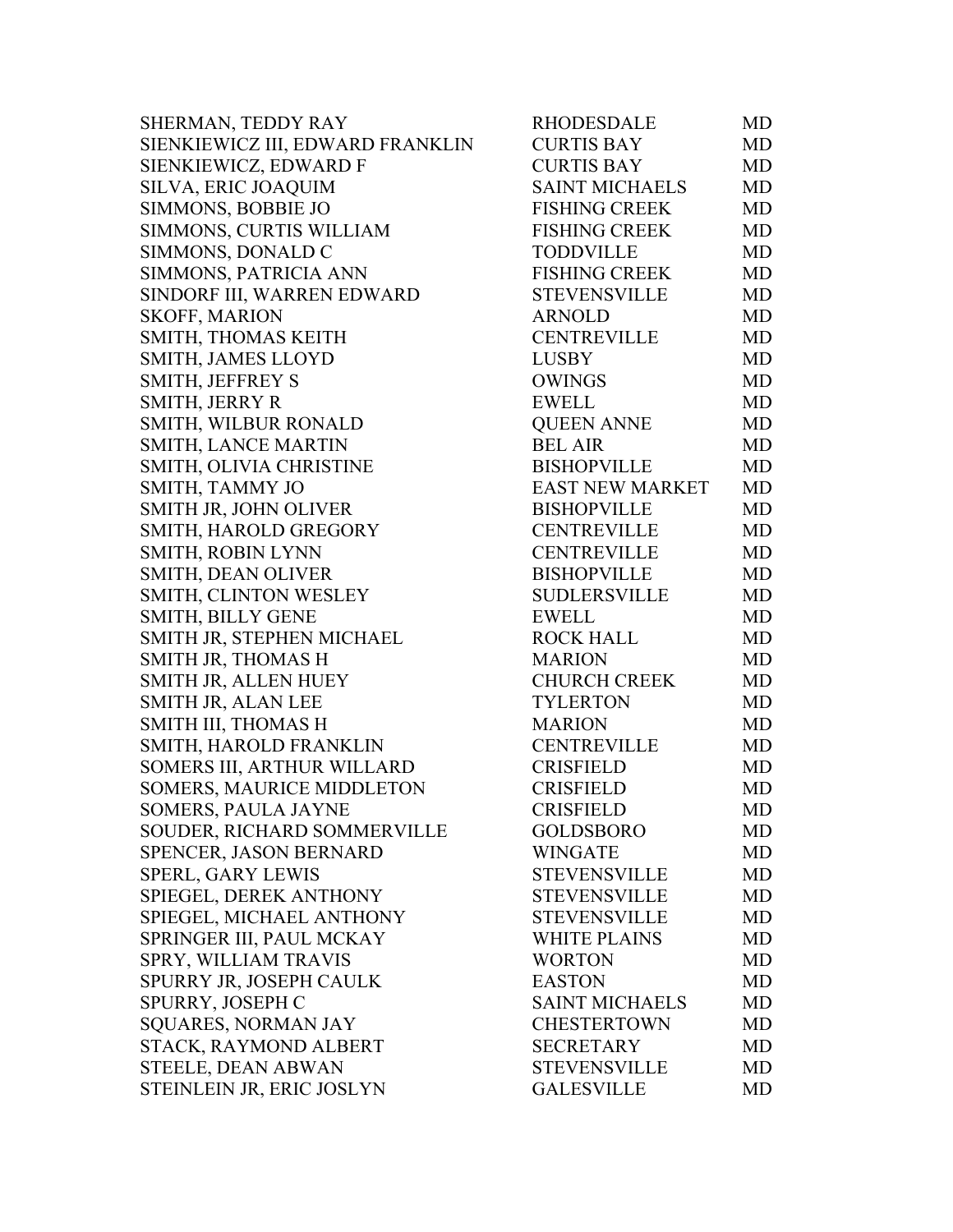STENGER JR, CARL CLIFFORD STENGER, JESSE DANIEL STEWART, KIRK CECIL STILLER JR, DAVID BERNARD STINE III, JOSEPH FRANCIS STOKES, AMY EDWARDS STONE, DAVID ALLEN STOREY, RODNEY ALFRED STORM, DONALD THOMAS STRONG, JAMES ERNEST WILL SON STUART, WILLIAM BOYD SULLIVAN III, ERNEST JAMES SULLIVAN III, JAMES EARL SULLIVAN JR, KELLY MICHAEL SULLIVAN, CHRISTOPHER G SULLIVAN, KELLY MICHAEL SUTTON, ALLEN IRVIN SWANN, THOMAS MICHAEL SWANN SR, WILLIAM D SWANN, RICHARD G SWARTZ, CHET LEWIS SWARTZ, RONALD LEE TALBERT, NORMAN W TARR, RALPH SAMUEL TAYLOR, LARRY JAMES TAYLOR, MARK THOMAS TENNYSON, MELISSA ASHLEY THOMAS, JAMES ANDREW THOMAS JR, GEORGE MEDFORD THOMAS, BETTY LOU THOMAS, GEORGE MEDFORD THOMPSON, SAMUEL CHRISTOPHER THOMPSON, PATRICK R THOMPSON JR, CALVERT E THOMPSON, JEFFREY A THORNE, JAMES ROBERT THUERRAUCH JR, LOUIS THOMAS THURN, AUGUST CALVERT TIEDER III, JOHN W TILGHMAN, DANIEL C TILLMAN, HARRY RICHARDS TIPPETT, DANA WRIGHT TODD JR, PHILLIP GEORGE TOLLEY, MARTIN TALL TOLLEY, TOD SHEPHARD TONA JR, CHRISTOPHER MICHAEL

| <b>ROCK HALL</b>      | <b>MD</b> |
|-----------------------|-----------|
| <b>ROCK HALL</b>      | <b>MD</b> |
| <b>NEWARK</b>         | MD        |
| <b>ESSEX</b>          | <b>MD</b> |
| <b>FAULKNER</b>       | <b>MD</b> |
| <b>ROCK HALL</b>      | <b>MD</b> |
| PRINCESS ANNE         | <b>MD</b> |
| <b>DENTON</b>         | <b>MD</b> |
| <b>QUEENSTOWN</b>     | <b>MD</b> |
| <b>ROCK HALL</b>      | <b>MD</b> |
| <b>CHURCH CREEK</b>   | <b>MD</b> |
| <b>SHADY SIDE</b>     | <b>MD</b> |
| <b>BALTIMORE</b>      | <b>MD</b> |
| <b>BALTIMORE</b>      | <b>MD</b> |
| <b>OWINGS</b>         | <b>MD</b> |
| <b>ESSEX</b>          | <b>MD</b> |
| <b>CHESTERTOWN</b>    | <b>MD</b> |
| <b>NEWBURG</b>        | <b>MD</b> |
| <b>NEWBURG</b>        | <b>MD</b> |
| PINEY POINT           | <b>MD</b> |
| <b>TILGHMAN</b>       | <b>MD</b> |
| <b>TILGHMAN</b>       | <b>MD</b> |
| <b>TEMPLE HILLS</b>   | <b>MD</b> |
| <b>SNOW HILL</b>      | <b>MD</b> |
| <b>WESTOVER</b>       | <b>MD</b> |
| <b>CHESTERTOWN</b>    | <b>MD</b> |
| <b>CALIFORNIA</b>     | <b>MD</b> |
| <b>GRASONVILLE</b>    | <b>MD</b> |
| <b>CHESTER</b>        | <b>MD</b> |
| <b>GRASONVILLE</b>    | <b>MD</b> |
| <b>GRASONVILLE</b>    | <b>MD</b> |
| PORT DEPOSIT          | <b>MD</b> |
| <b>PASADENA</b>       | MD        |
| <b>DENTON</b>         | MD        |
| <b>NEWBURG</b>        | <b>MD</b> |
| <b>MECHANICSVILLE</b> | MD        |
| <b>PARKVILLE</b>      | <b>MD</b> |
| <b>HAVRE DE GRACE</b> | <b>MD</b> |
| <b>TAYLORS ISLAND</b> | MD        |
| <b>SNOW HILL</b>      | <b>MD</b> |
| <b>OUEENSTOWN</b>     | <b>MD</b> |
| <b>NANJEMOY</b>       | <b>MD</b> |
| <b>CAMBRIDGE</b>      | <b>MD</b> |
| <b>CHURCH CREEK</b>   | <b>MD</b> |
| <b>TODDVILLE</b>      | <b>MD</b> |
| <b>CENTREVILLE</b>    | MD        |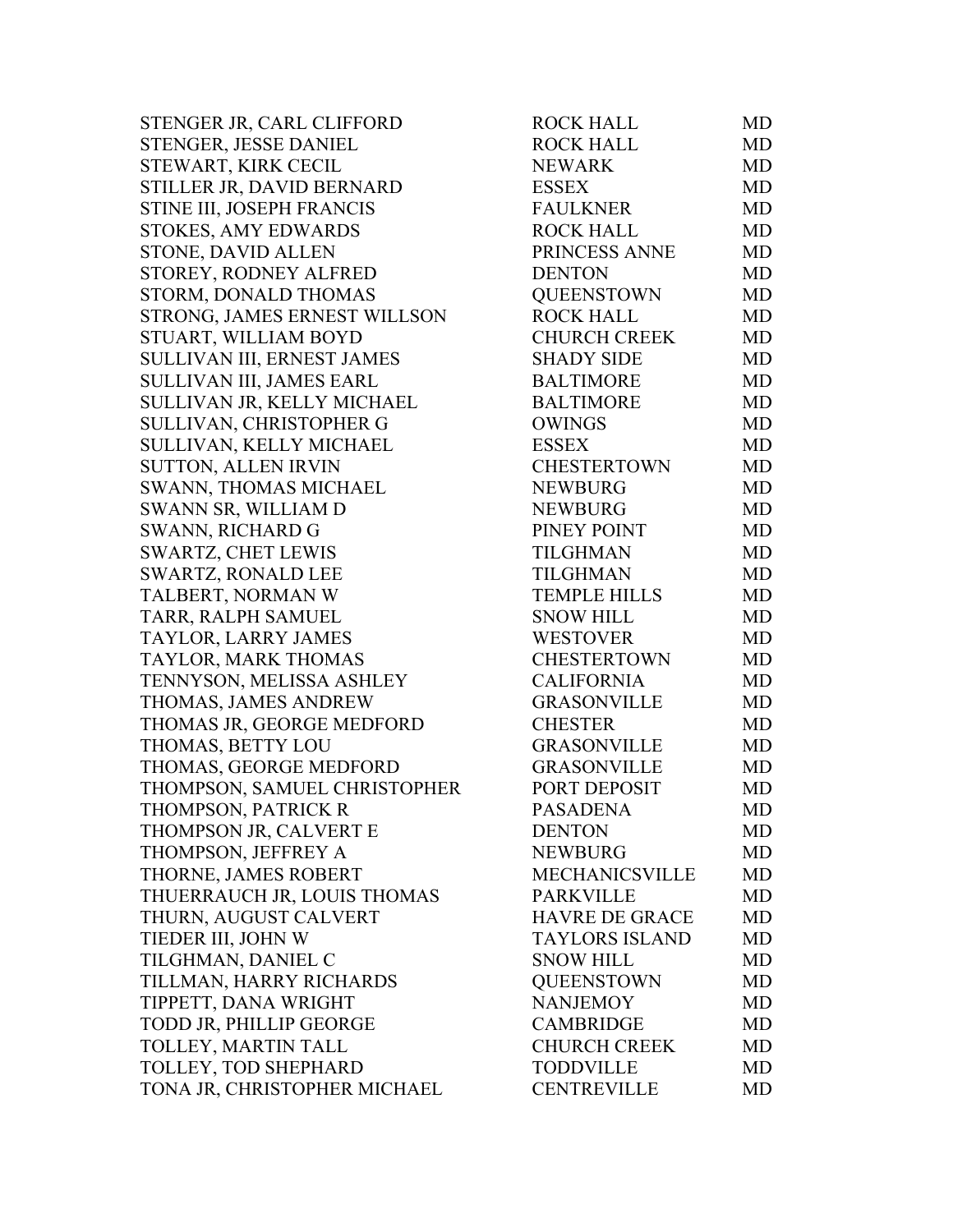TRAVERS, ROBERT WILLIAM TRAVIS JR, RICHARD LEE TROSSBACH, JAMES D TROSSBACH, JAMES I TROSSBACH, JOHN LINWOOD TRYON, TIMOTHY NORTON TULL, JODY GARY TULL, ZACHARY MICHAEL TURRI, PATRICK LEE TYLER JR, GLADSTON WILLIAM TYLER JR, JAMES EDWARD TYLER, GLADSTON LAWSON TYLER, JOHN CRANSTON TYLER, TYLER GLADSTONE UNKART, AUTUMN RAIN JENSEN TUNA INC UNRUH, NANCY VALLE, LUIS ALBERTO VAN PELT, MARC ANTHONY VANDEWAL III, ANTHONY VANN JR, CHARLES FADELEY VANSANT, DOUGLAS KYLE VINCENT, AUBREY MACE VINCENT, SHANE THOMAS VINCENT, TERRY LEE VONHAACK, KAITLAND MARIE WAGGONER, PERRY ELIAS WALKER, WARD M WALLER, HOWARD SPENCER WALLS SR, WILLIAM HOWARD WALTERS JR, CLYDE WILSON WALTERS, CHRISTOPHER LANCE WALTERS, MAE BELLE WALTMAN, MICHAEL DAVID WALTON, BRIAN WARD, KEITH BRYAN WARD, RENE L WARD, DENNIS LAWSON WARD, DANIEL JOSEPH WARD JR, HOWARD WILLIAM WARNER JR, MILFORD EUGENE WATHEN JR, PAUL BENJAMIN WATKINS, DAVID MATTHEW WATSON, LAURA KATHLEEN WATTS, DAVID A WEBBER, NATHAN TYLER

| FISHING CREEK         | MD        |
|-----------------------|-----------|
| <b>TAYLORS ISLAND</b> | <b>MD</b> |
| <b>ST INIGOES</b>     | MD        |
| <b>DRAYDEN</b>        | <b>MD</b> |
| <b>DRAYDEN</b>        | <b>MD</b> |
| <b>OCEAN CITY</b>     | <b>MD</b> |
| <b>MARION</b>         | <b>MD</b> |
| <b>MARION STATION</b> | <b>MD</b> |
| <b>SHADY SIDE</b>     | <b>MD</b> |
| <b>EWELL</b>          | <b>MD</b> |
| <b>WITTMAN</b>        | <b>MD</b> |
| <b>EWELL</b>          | MD        |
| <b>EWELL</b>          | <b>MD</b> |
| <b>EWELL</b>          | <b>MD</b> |
| <b>SPARROWS POINT</b> | <b>MD</b> |
| <b>HOUMA</b>          | LA        |
| <b>WORTON</b>         | MD        |
| <b>OCEAN CITY</b>     | <b>MD</b> |
| <b>SHERWOOD</b>       | <b>MD</b> |
| <b>ROCK HALL</b>      | <b>MD</b> |
| PORT DEPOSIT          | <b>MD</b> |
| <b>TRACYS LANDING</b> | MD        |
| WOOLFORD              | MD        |
| <b>WOOLFORD</b>       | <b>MD</b> |
| <b>WOOLFORD</b>       | <b>MD</b> |
| <b>HAVRE DE GRACE</b> | <b>MD</b> |
| <b>BALTIMORE</b>      | <b>MD</b> |
| <b>MARION STATION</b> | <b>MD</b> |
| <b>QUANTICO</b>       | <b>MD</b> |
| <b>CHESTERTOWN</b>    | <b>MD</b> |
| <b>DEAL ISLAND</b>    | MD        |
| <b>CAMBRIDGE</b>      | MD        |
| <b>DEAL ISLAND</b>    | MD        |
| <b>BALTIMORE</b>      | <b>MD</b> |
| <b>PRESTON</b>        | MD        |
| <b>CRISFIELD</b>      | MD        |
| <b>LUSBY</b>          | <b>MD</b> |
| <b>CRISFIELD</b>      | <b>MD</b> |
| <b>OUEENSTOWN</b>     | <b>MD</b> |
| <b>CRISFIELD</b>      | <b>MD</b> |
| <b>EASTON</b>         | <b>MD</b> |
| LEONARDTOWN           | <b>MD</b> |
| <b>FALLSTON</b>       | <b>MD</b> |
| <b>FALLSTON</b>       | <b>MD</b> |
| <b>NORTH BEACH</b>    | MD        |
| <b>FEDERALSBURG</b>   | MD        |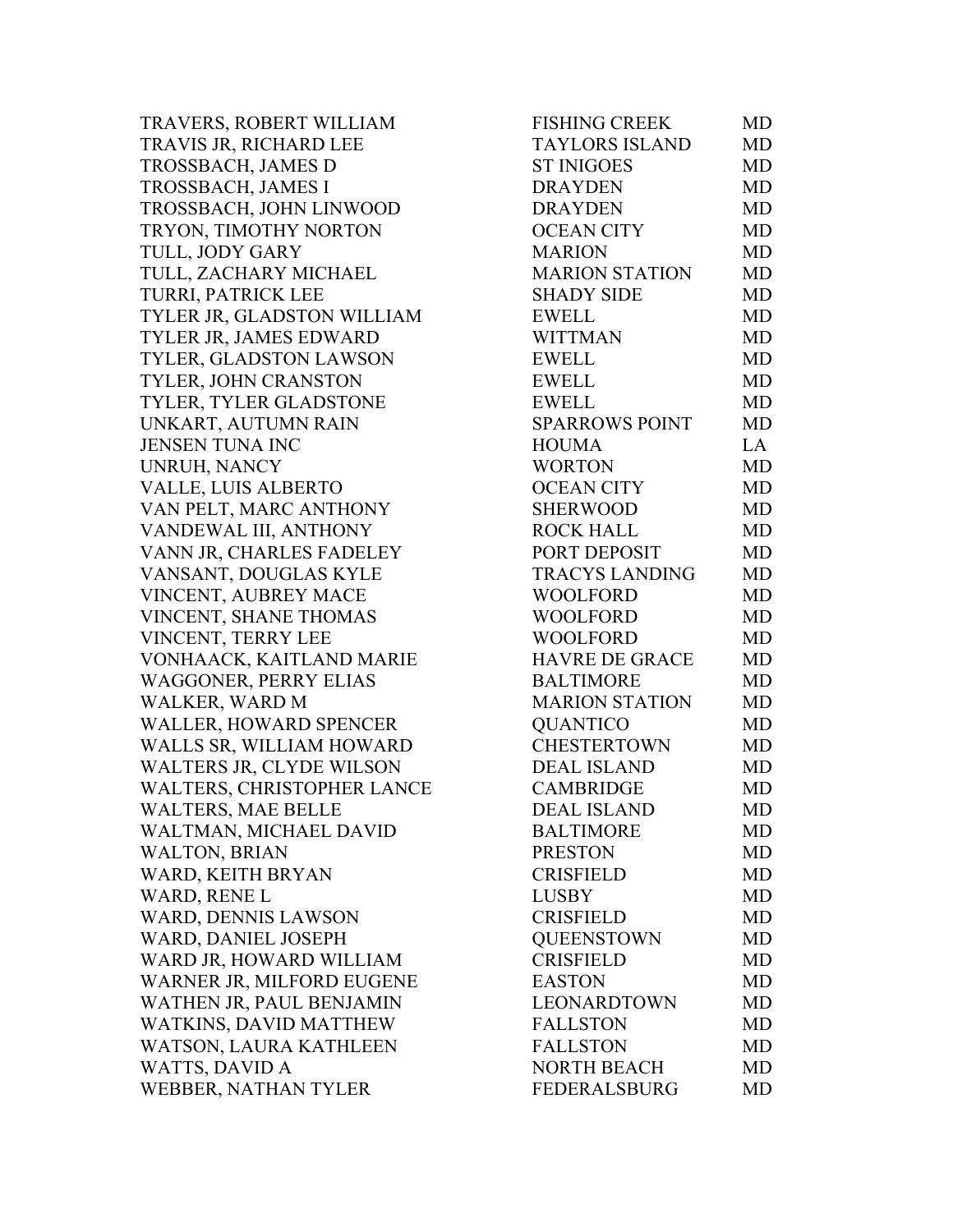| WEBER, CLAYTON PAUL             | <b>CAMBRIDGE</b>       | <b>MD</b> |
|---------------------------------|------------------------|-----------|
| WEBER, ELMER MARTIN             | <b>CAMBRIDGE</b>       | <b>MD</b> |
| WEBER, AMY L                    | <b>CAMBRIDGE</b>       | <b>MD</b> |
| WEBER, KAROLINA ELIZABETH       | <b>CAMBRIDGE</b>       | <b>MD</b> |
| WEBER, CHRISTOPHER MARTIN       | <b>CAMBRIDGE</b>       | <b>MD</b> |
| WEBSTER, EDWARD THEODORE        | <b>WENONA</b>          | <b>MD</b> |
| WEBSTER, ROBERT D               | <b>CHANCE</b>          | <b>MD</b> |
| WEBSTER, ROGER LANKFORD         | <b>MARDELA SPRINGS</b> | <b>MD</b> |
| WEISENBORN, KURT JUSTIN         | <b>TRAPPE</b>          | <b>MD</b> |
| WEITZEL, JOHN THOMAS            | <b>MIDDLE RIVER</b>    | <b>MD</b> |
| WELCH, ERIC F                   | <b>SAINT INIGOES</b>   | <b>MD</b> |
| WELCH, GERALD WAYNE             | <b>MARION STATION</b>  | <b>MD</b> |
| WELCH, JOAN E                   | <b>ST INIGOES</b>      | <b>MD</b> |
| WELCH, DENISE MARIE             | <b>WESTOVER</b>        | <b>MD</b> |
| WELLS I, GARY M                 | <b>UPPER MARLBORO</b>  | <b>MD</b> |
| WELLS, MICHAEL KIRBY            | <b>CAMBRIDGE</b>       | <b>MD</b> |
| WHAPLES, ROBERT LEROY           | <b>VIENNA</b>          | <b>MD</b> |
| <b>WHAPLES, ROBERT W</b>        | <b>PRESTON</b>         | MD        |
| WHEATLEY, CHARLES L             | PRINCESS ANNE          | <b>MD</b> |
| WHEELER, MELANIE A              | <b>HOLLYWOOD</b>       | <b>MD</b> |
| WHITE, JAMES NOBLE              | <b>ROCK HALL</b>       | <b>MD</b> |
| WHITE, WILLIAM MCDANIEL         | <b>EASTON</b>          | <b>MD</b> |
| WHITE, TUCKER HARRISON          | <b>ROCK HALL</b>       | <b>MD</b> |
| WHITE, MARK CHRISTIAN           | <b>CLARKSBURG</b>      | <b>MD</b> |
| WHITE, HARRY WALTON             | <b>ROCK HALL</b>       | <b>MD</b> |
| WHITE SR, GREGORY PAUL          | <b>HENDERSON</b>       | <b>MD</b> |
| WHITE JR, JEFFERY LANE          | <b>WENONA</b>          | <b>MD</b> |
| WHITE JR, JAMES RONALD          | <b>HEBRON</b>          | <b>MD</b> |
| WHITE, TAYLOR ANDREWS           | <b>ROCK HALL</b>       | <b>MD</b> |
| WHITELOCK, BRUCE WAYNE          | <b>DEAL ISLAND</b>     | <b>MD</b> |
| WHITELOCK, CHARLES DAVID        | <b>DAMES QUARTER</b>   | MD        |
| WHITLEY, NICHOLAS PERRY         | <b>RIDGELY</b>         | <b>MD</b> |
| WHITTINGTON JR, KENNETH DOUGLAS | <b>CAMBRIDGE</b>       | MD        |
| WILDE, KEVIN M                  | <b>SHADY SIDE</b>      | MD        |
| WILEY, MATTHEW ROBERT           | <b>MIDDLE RIVER</b>    | <b>MD</b> |
| WILKINS, WILLIAM TROY           | <b>QUEEN ANNE</b>      | MD        |
| WILLEY, ANTHONY JOSEPH          | <b>TAYLORS ISLAND</b>  | <b>MD</b> |
| WILLEY, MICHAEL D               | <b>TAYLORS ISLAND</b>  | MD        |
| TRAWLERS GARLAND AND JEFF INC   | <b>SWANQUARTER</b>     | NC        |
| WILSON JR, THEODORE WILLIAM     | <b>EDGEWATER</b>       | <b>MD</b> |
| WILSON, ROBERT WAYNE            | <b>ROCK HALL</b>       | <b>MD</b> |
| WILSON, LESLIE ANN              | <b>MARION STATION</b>  | <b>MD</b> |
| WILSON, DANIEL PAUL             | <b>EASTON</b>          | <b>MD</b> |
| WILSON SR, WILLIAM RAY          | <b>SUDLERSVILLE</b>    | MD        |
| WILSON JR, ELIJAH LEE           | <b>MARION</b>          | <b>MD</b> |
| WILSON III, ELIJAH LEE          | <b>MARION STATION</b>  | <b>MD</b> |
|                                 |                        |           |